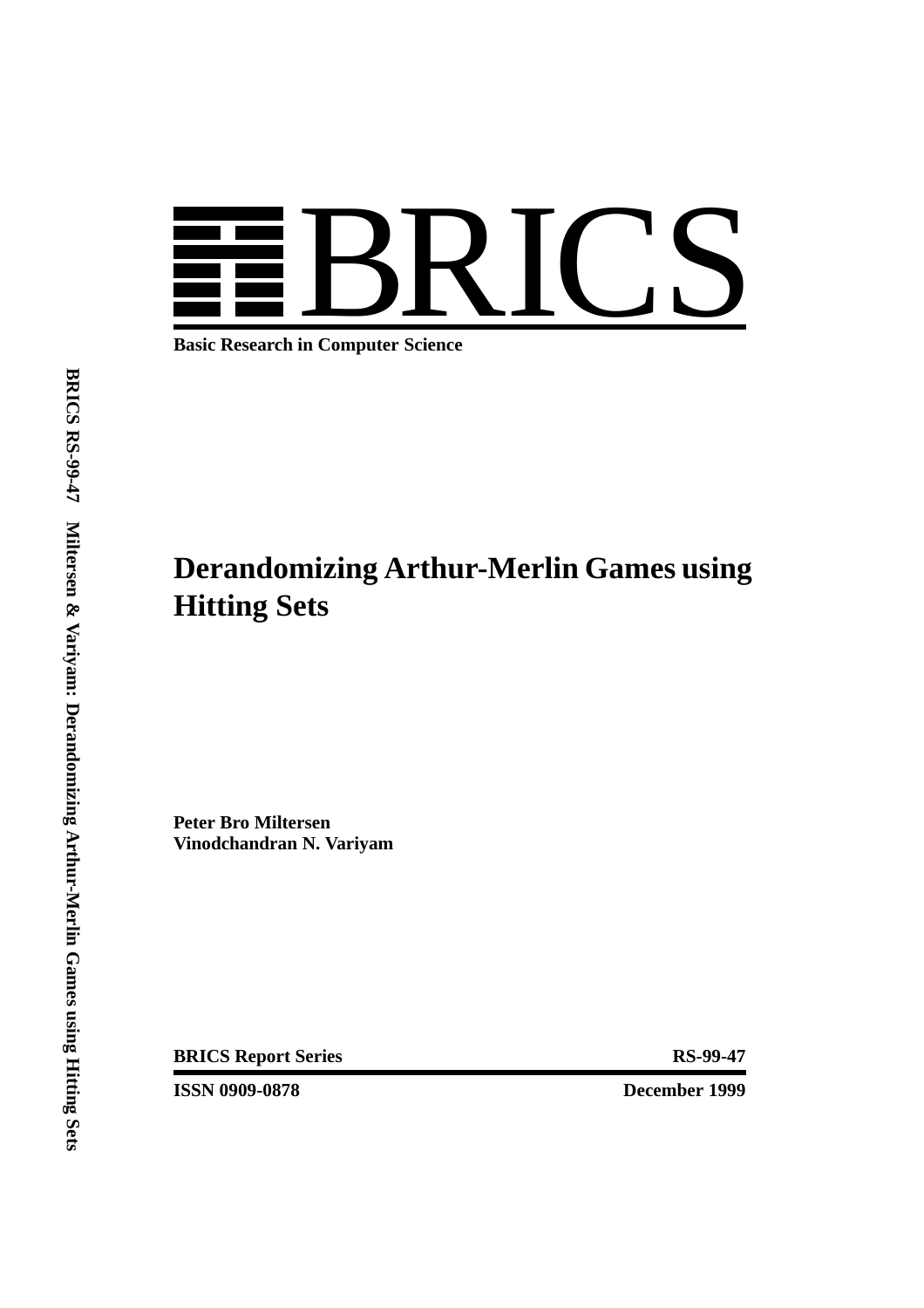Copyright **c**) 1999, Peter Bro Miltersen & Vinodchandran N. **Variyam. BRICS, Department of Computer Science University of Aarhus. All rights reserved. Reproduction of all or part of this work**

**is permitted for educational or research use on condition that this copyright notice is included in any copy.**

**See back inner page for a list of recent BRICS Report Series publications. Copies may be obtained by contacting:**

#### **BRICS**

**Department of Computer Science University of Aarhus Ny Munkegade, building 540 DK–8000 Aarhus C Denmark Telephone: +45 8942 3360 Telefax: +45 8942 3255 Internet: BRICS@brics.dk**

**BRICS publications are in general accessible through the World Wide Web and anonymous FTP through these URLs:**

> http://www.brics.dk ftp://ftp.brics.dk **This document in subdirectory** RS/99/47/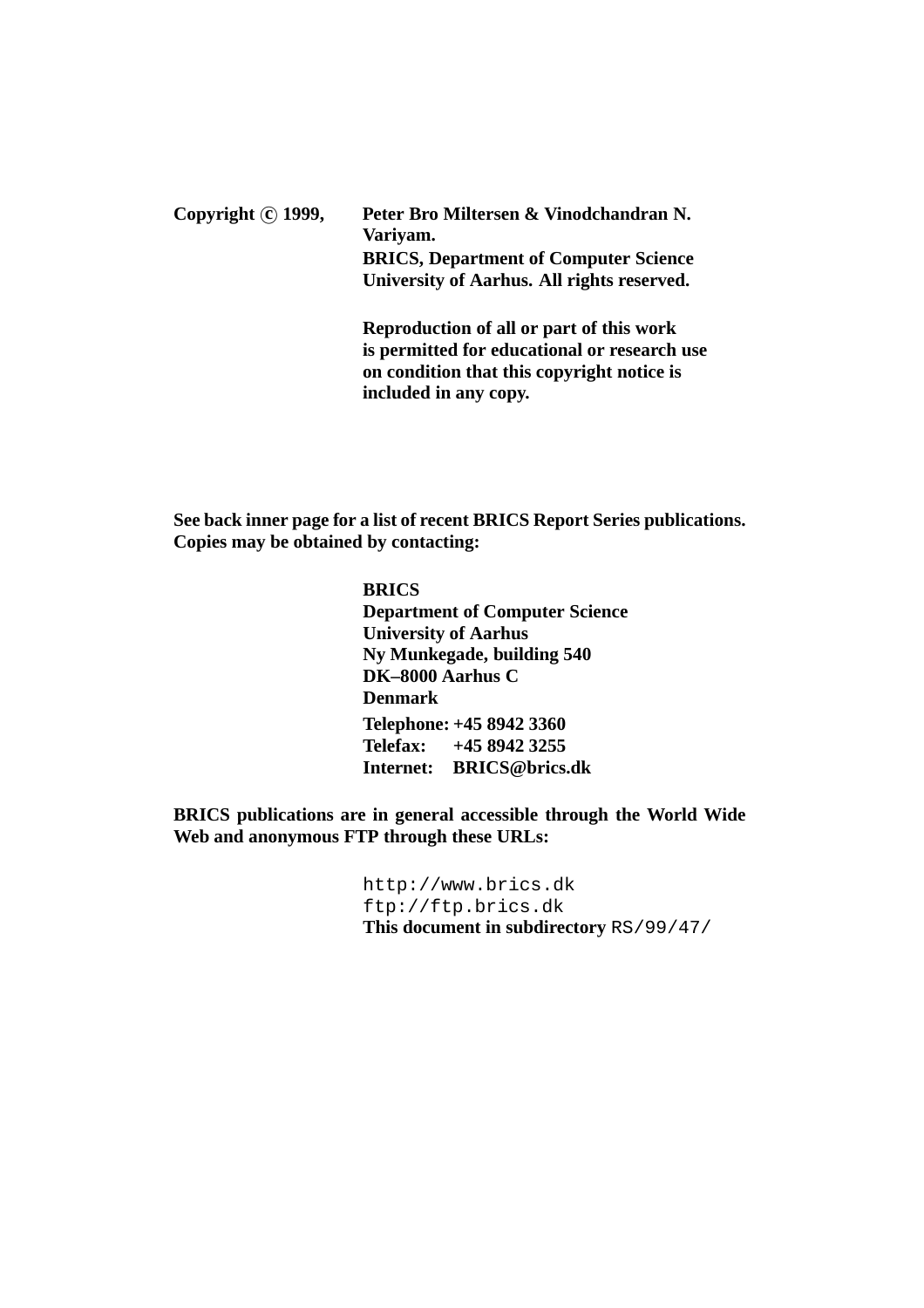## Derandomizing Arthur-Merlin games using hitting sets

Peter Bro Miltersen N.V. Vinodchandran

### **BRICS**<sup>∗</sup>

Department of Computer Science University of Aarhus Ny Munkegade DK-8000 Aarhus C, Denmark {bromille,vinod}@brics.dk

#### **Abstract**

We prove that **AM** (and hence Graph Nonisomorphism) is in **NP** if for some  $\epsilon > 0$ , some language in **NE** ∩ **coNE** requires nondeterministic circuits of size  $2^{\epsilon n}$ . This improves recent results of Arvind and Köbler and of Klivans and Van Melkebeek who proved the same conclusion, but under stronger hardness assumptions, namely, either the existence of a language in  $NE \cap coNE$  which cannot be *approximated* by nondeterministic circuits of size less than  $2^{\epsilon n}$  or the existence of a language in **NE** ∩ **coNE** which requires *oracle circuits* of size  $2^{\epsilon n}$ with oracle gates for SAT (satisfiability).

The previous results on derandomizing **AM** were based on pseudorandom generators. In contrast, our approach is based on a strengthening of Andreev, Clementi and Rolim's hitting set approach to derandomization. As a spin-off, we show that this approach is strong enough to give an easy (if the existence of explicit dispersers can be assumed known) proof of the following implication: For some  $\epsilon > 0$ , if there is a language in **E** which requires nondeterministic circuits of size  $2^{\epsilon n}$ , then **P**=**BPP**. This differs from Impagliazzo and Wigderson's theorem "only" by replacing deterministic circuits with nondeterministic ones.

<sup>∗</sup>Basic Research in Computer Science,

Centre of the Danish National Research Foundation.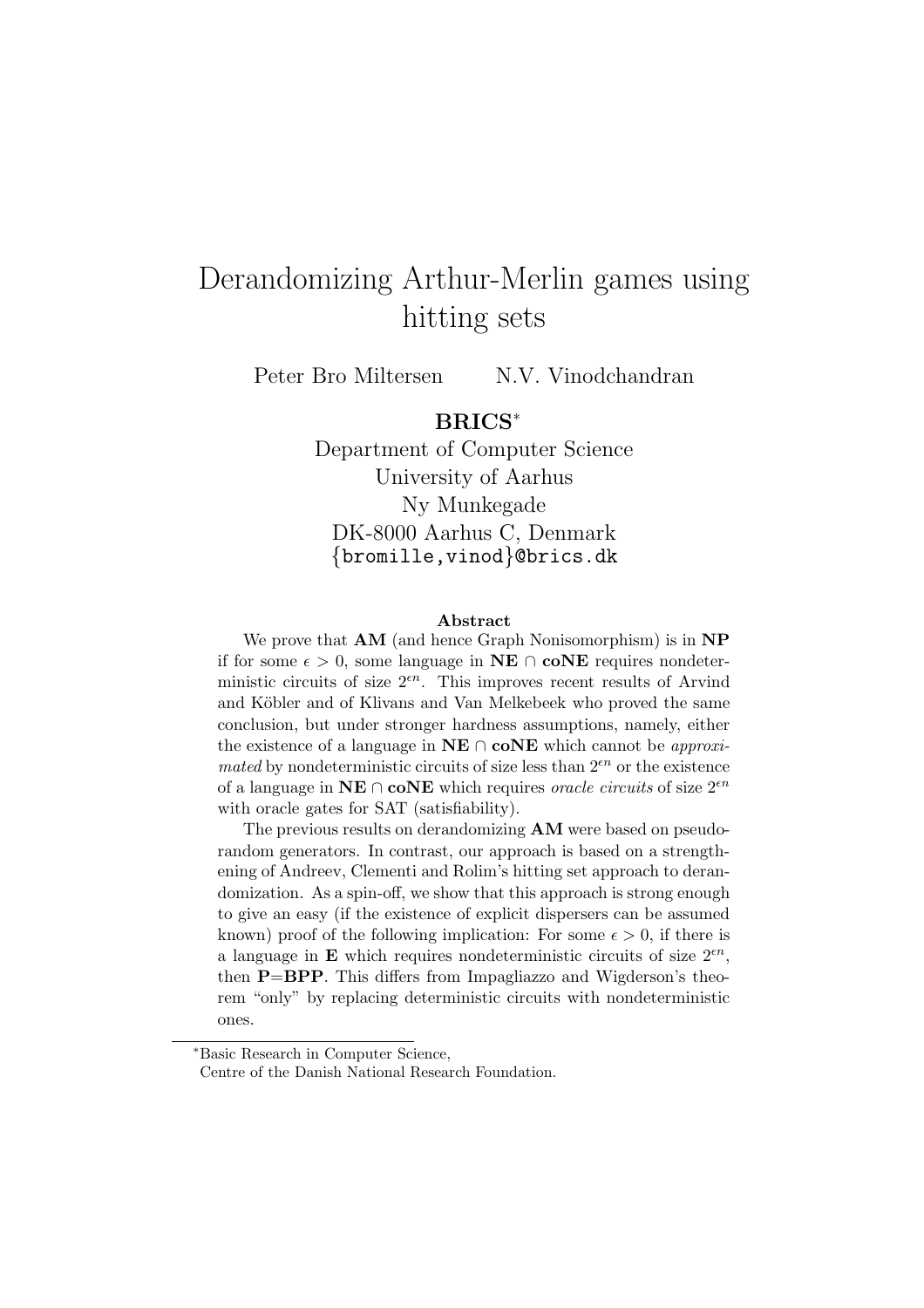### **1 Introduction**

Using hardness for simulating randomness has been a fundamental idea in complexity theory. The main objective is to find nontrivial deterministic simulations of an entire class of randomized algorithms (rather than just a specific one) under certain complexity theoretic hardness assumptions. Typically the assumptions are in the form of the existence of functions in a uniform complexity class (for example **EXP**) that cannot be computed or approximated by a certain non-uniform class (for example polynomial size circuits). An early seminal result is the following result of Nisan and Wigderson that was proved by constructing a *pseudorandom generator*.

**Theorem 1 (Nisan-Wigderson)** Let  $\epsilon > 0$  be any constant. If a language L in **E** exists, so that any circuit of size  $2<sup>en</sup>$  agrees with the characteristic function of  $L \cap \{0,1\}^n$  on at most  $a \frac{1}{2} + 2^{-\epsilon n}$  fraction of  $\{0,1\}^n$ , for all sufficiently large n then  $\mathbf{P} - \mathbf{R} \mathbf{P} \mathbf{P}$ sufficiently large n, then  $P = BPP$ .

The hardness assumption in Theorem 1 is "average-case" rather than worst case. Substantial research has been done in order to remedy this and arguably the most remarkable result is a theorem due to Impagliazzo and Wigderson [IW97]. They showed in 1996 the following improvement of Theorem 1.

**Theorem 2 (Impagliazzo-Wigderson)** Let  $\epsilon > 0$  be any constant. If a language L in **E** exists so that  $L \cap \{0,1\}^n$  has circuit complexity at least  $2^{\epsilon n}$ for all sufficiently large n, then  $P = BPP$ .

The proof of this theorem is technical and is built on the results of many earlier papers, including [BM84, Yao82, NW94, GL89, BFNW93, Imp95].

Although much research has gone into derandomizing **BPP** and **RP**, derandomization of classes like **AM** has received attention only recently. The class **AM** was defined, by Babai and Babai and Moran in [Bab85, BM88], as a natural randomized (and interactive) version of the class **NP**. A number of natural computational problems have been shown to be in **AM** but are not known to be in **NP** [Bab85, BM88, GMW91, GS89, Bab92]. Most have a group theoretic flavor. The most celebrated one among them is the Graph Nonisomorphism problem. A complete derandomization of **AM** (that is, a proof of the statement **AM**=**NP**) would immediately give polynomial size membership proofs for positive instances of Graph Nonisomorphism. In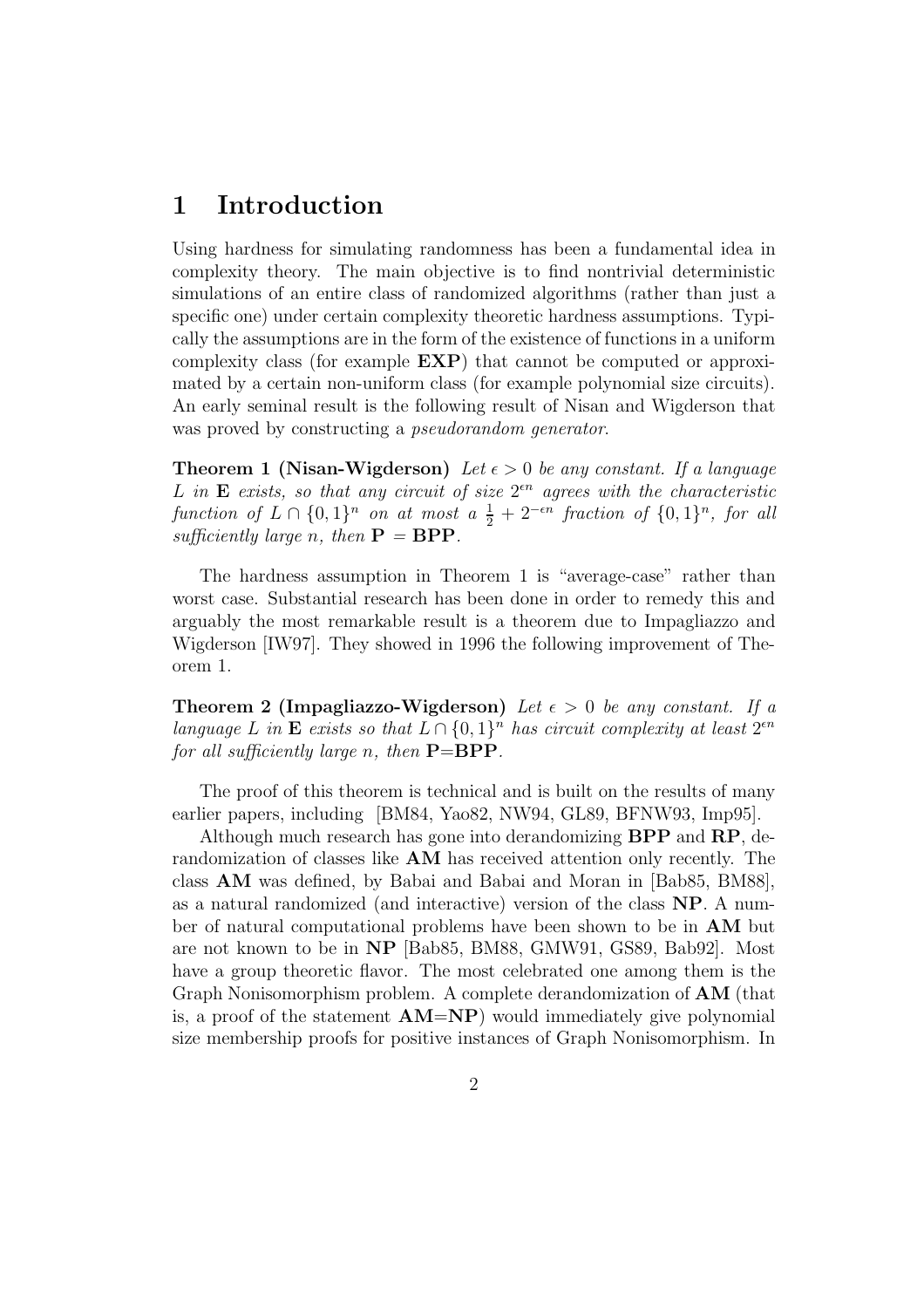contrast, the lengths of the shortest proofs known, without any assumptions, are exponential in the sizes of the graphs [BL83, BKL83].

In [AK97], Arvind and Köbler showed that the construction of [NW94] can be extended to the nondeterministic setting to get pseudorandom generators which can be used to completely derandomize **AM**. As in the case of [NW94], they needed an average-case hardness assumption in order to construct the generator. To be precise, Arvind and Köbler show

**Theorem 3 (Arvind-Köbler)** Let  $\epsilon > 0$  be any constant. If a language L in NE ∩ **coNE** exists<sup>1</sup>, so that any nondeterministic circuit of size  $2^{εn}$ agrees with the characteristic function of  $L \cap \{0,1\}^n$  on at most  $a \frac{1}{2} + 2^{-\epsilon n}$ <br>fraction of  $\{0,1\}^n$  for all sufficiently large n then  $AM - NP$ fraction of  $\{0, 1\}^n$ , for all sufficiently large n, then  $AM = NP$ .

Recently, Klivans and Van Melkebeek [KvM99] constructed generators for derandomizing **AM** under a worst-case hardness assumption. The main observation they make is that the proof of Impagliazzo and Wigderson relativizes. This leads to the following theorem.

**Theorem 4 (Klivans-Van Melkebeek)** Let  $\epsilon > 0$  be any constant. If a language L in **NE** ∩ **coNE** exists so that  $L \cap \{0,1\}^n$  has oracle circuit complexity at least  $2^{\epsilon n}$  for all sufficiently large n with oracle gates for SAT, then **AM**=**NP**.

Here, oracle circuits are Boolean circuits which contain special gates called oracle gates. These oracle gates are of unbounded fanin (but a gate of fan-in r contributes size  $r$  to the circuit) and can be used for oracle access to a language, in this case SAT. The output of the gate on a string  $x$  is 1 if  $x \in SAT$ . Otherwise the output is 0.

Arvind and Köbler [AK97] and Van Melkebeek [vM98] asked whether **AM**=**NP** follows from the existence of a language in **NE**∩**coNE** which does not have subexponential nondeterministic circuit complexity. In this paper, we answer this question affirmatively, proving the following theorem which improves Theorem 3 as well as Theorem 4.

**Theorem 5** Let  $\epsilon > 0$  be any constant. If a language L in **NE**  $\cap$  **coNE** exists so that  $L \cap \{0,1\}^n$  has SV-nondeterministic circuit complexity at least  $2<sup>en</sup>$  for all sufficiently large n, then  $AM=NP$ .

<sup>&</sup>lt;sup>1</sup>Arvind and Köbler only state the theorem under the assumption  $L \in \mathbf{E}$ , but their proof easily generalizes.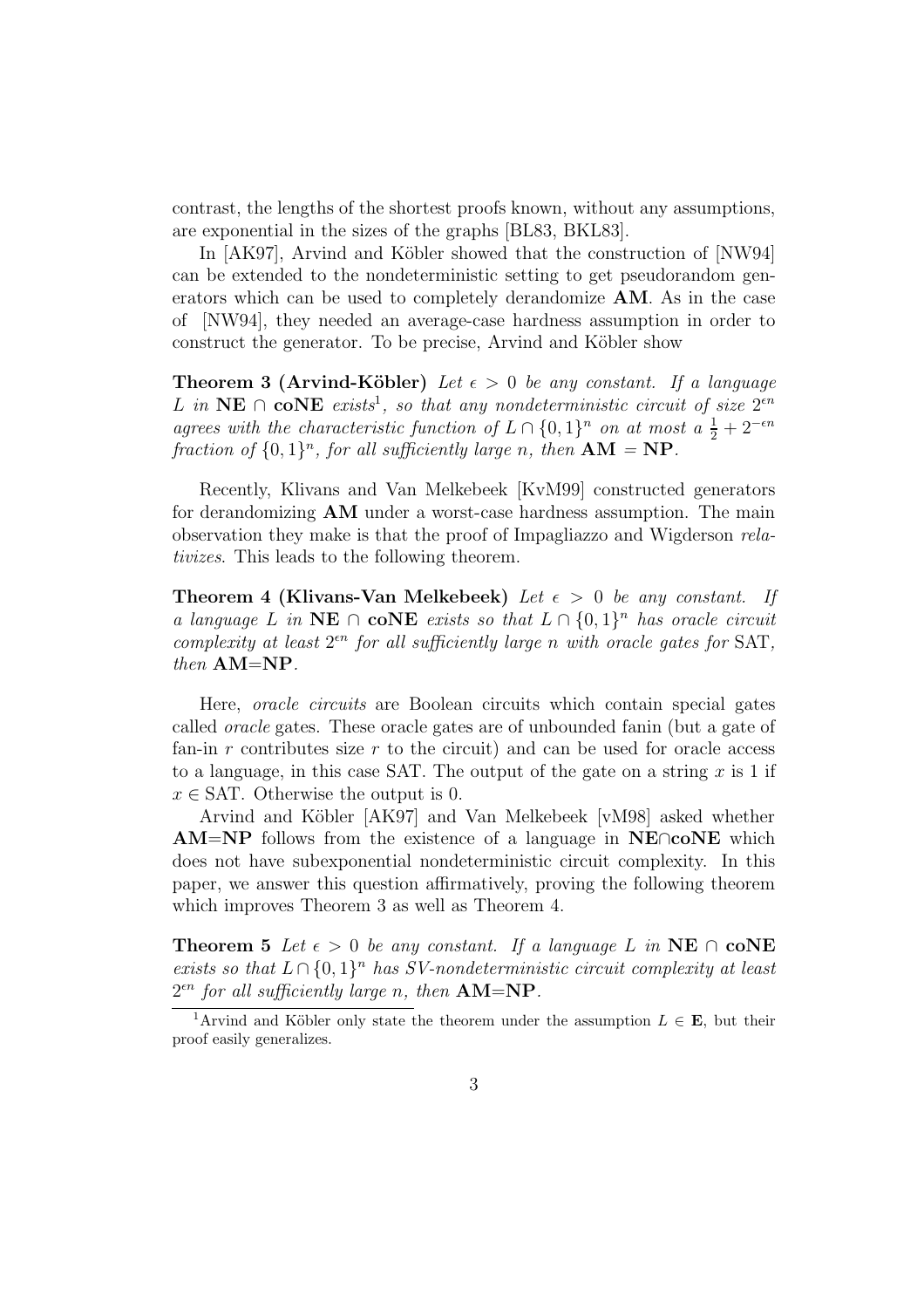Here, an SV (single valued) nondeterministic circuit is a restriction of the notion of a nondeterministic circuit: In an SV-nondeterministic circuit, there are two output bits, the real output bit, and a flag, indicating whether the computation has been correctly performed. On both positive and negative instances, if the flag is on, the output bit should be correct, and for all instances, there should be some setting of the nondeterministic choice bits that make the flag turn on.

To see the difference between our result and the result of Klivans and Van Melkebeek, we can informally say that SV-nondeterministic circuits of the stated size form a non-uniform and exponential analogue of **NP**∩**coNP**, while oracle circuits with SAT as oracle form a non-uniform and exponential analogue of **PNP**.

Our approach to proving Theorem 5 is completely different from the techniques of Arvind and Köbler and of Klivans and Van Melkebeek. Instead of using pseudorandom generators, we use a strengthened version of the hitting set generator approach to derandomization, due to Andreev, Clementi and Rolim [ACR97]. They gave, independently and almost simultaneously to Impagliazzo and Wigderson's work, two different conditions, each implying **P**=**BPP**. The conditions were much stronger than the hardness assumption in the Impagliazzo-Wigderson theorem; one of them essentially stating that there should be an algorithm operating in time polynomial in the size of its output, which on input n, m outputs the truth table of a Boolean function  $f$ from  $\{0,1\}^n$  to  $\{0,1\}^m$  with circuit complexity within a certain additive low order term of the maximum possible.

Their proof had two parts. First it is shown that the stated condition implies the existence of a certain hitting set generator (for definition of hitting set, see Section 2). Then it is shown that the existence of such a generator implies  $P=BPP$  (it is easy to show that it implies  $P=RP$ ). The latter part of the proof, i.e., the fact that the existence of the hitting set generator is enough to show **P**=**BPP** was proved already by Andreev, Clementi and Rolim in 1995 [ACR96b, ACR98]. Since then, the proof of this implication was simplified enormously [ACRT97, BF99].

It was (and is still not) clear if the Andreev-Clementi-Rolim approach to derandomization can be pushed to yield the Impagliazzo-Wigderson theorem. However, in this paper, we show, by strengthening the first part of their proof, that it can be pushed to yield the following statement.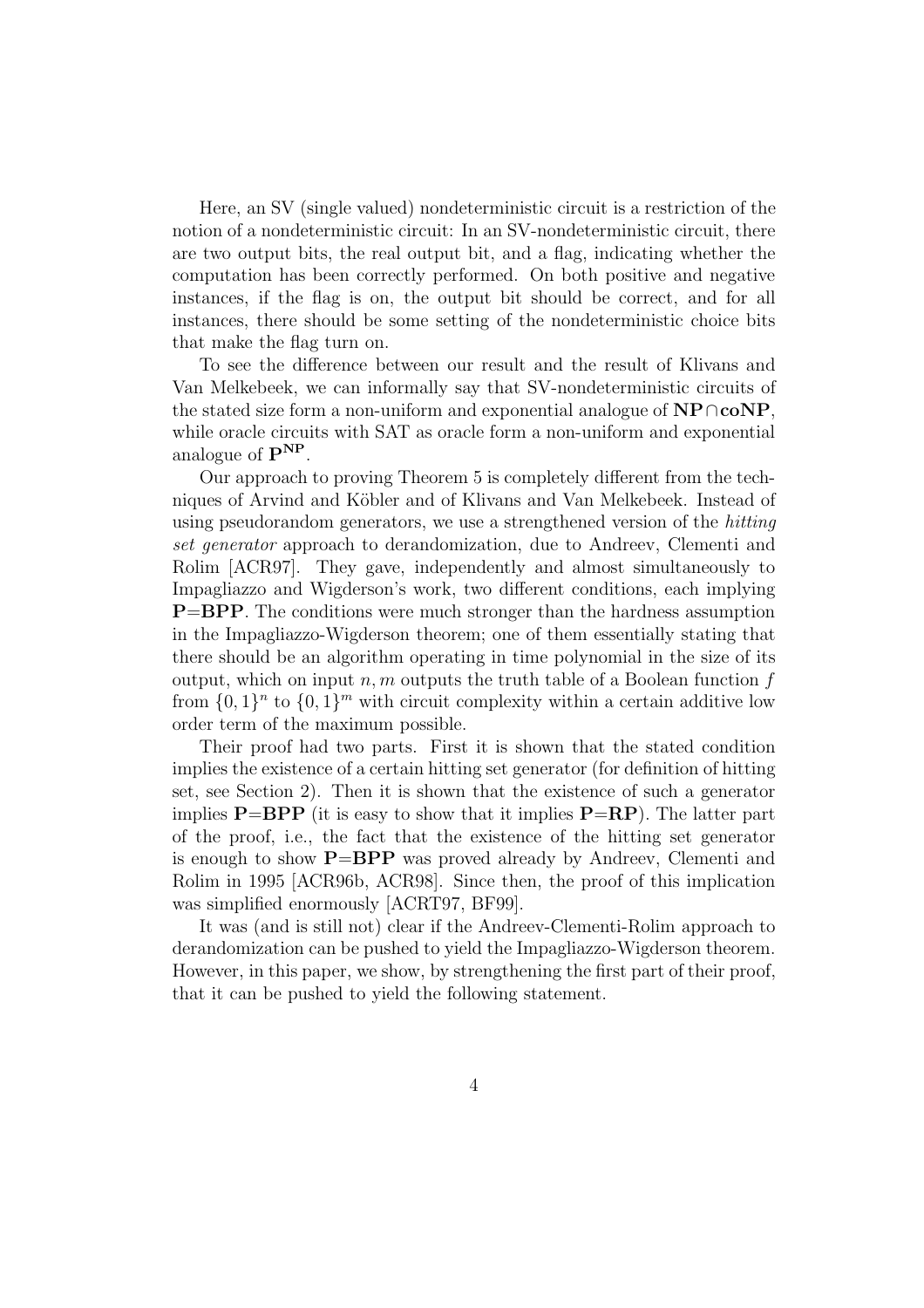**Theorem 6** Let  $\epsilon > 0$  be any constant. If there is a language L in **E** so that  $L \cap \{0,1\}^n$  has SV-nondeterministic circuit complexity at least  $2^{\epsilon n}$  for all sufficiently large n then  $P = BPP$ .

Note that this differs from the Impagliazzo-Wigderson theorem "only" in the assumption being about SV-nondeterministic circuits, rather than about deterministic ones. But our proof is simpler than any known proof of the Impagliazzo-Wigderson theorem [IW97, STV99].

Our main technical result is the following theorem, describing a procedure for turning the truth table of a Boolean function with big circuit complexity into a hitting set for circuits with very high acceptance probability (for precise definitions of the terms in the theorem, we refer the reader to Section 2).

**Theorem 7** For any constants  $\epsilon > 0$  and  $k \ge q \ge 2$ , there is a polynomial time procedure with the following properties. Given as input the truth table of a function  $f: \{0,1\}^m \to \{0,1\}$ , so that k divides m, it outputs a subset  $H_f$  of  ${0,1}<sup>n</sup>$ , where  $n = (2m/k)2<sup>2m/k</sup>$ , so that for all f, if f cannot be computed by SV-nondeterministic circuits of size less than  $2^{3(\epsilon+q/k)m}$ , then  $H_f$  is a hitting set in  $\{0,1\}^n$  with threshold  $1-2^{-n+n^{\epsilon}}$  for co-nondeterministic circuits of size  $n<sup>q</sup>$ .

The main ingredient we add to the techniques of Andreev, Clementi and Rolim to prove Theorem 7 is to first replace  $f$  by its *low degree exten*sion [BFLS91]. An intuitive reason why this turns out to be useful is as follows: The technique of Andreev, Clementi and Rolim is based on compression in the form of hashing. As was previously noted by the first author [Mil98], hashing becomes a much easier and cleaner operation when applied to data, encoded in an error-correcting code. The low degree extension performs such an encoding for us. This essentially enables us to compress a multidimensional object along all dimensions, rather than just compressing a two-dimensional object along one dimension, as done by Andreev, Clementi and Rolim. It is interesting to note that making a low degree extension is also the first step in the Impagliazzo-Wigderson generator. However, the central fact about the extension they use (and which is used in general in the constructions of pseudorandom generators) is that it yields a locally decodable error correcting code. Essentially, we only use that it yields an error correcting code and need not concern ourselves with decoding.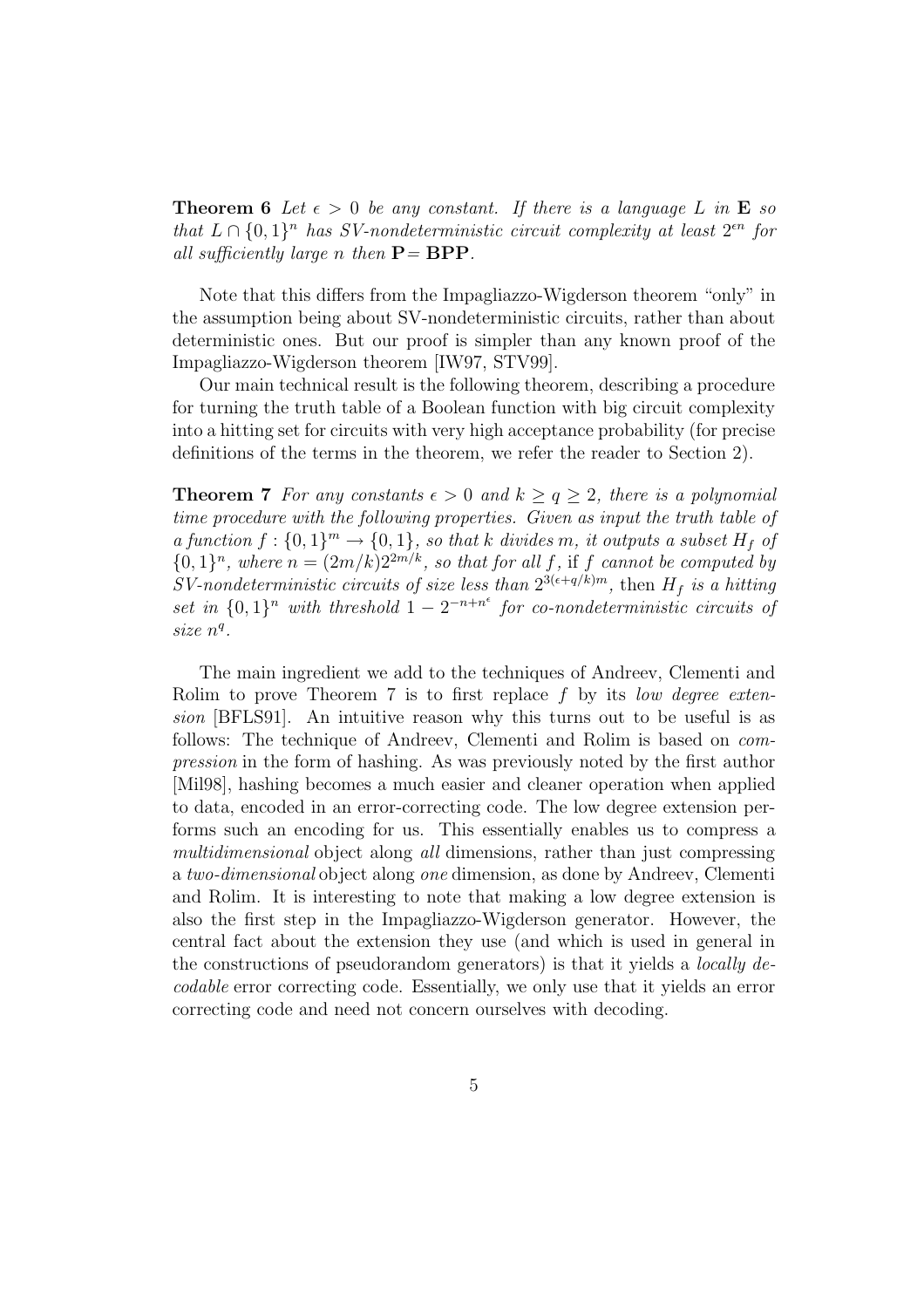While the above intuition was useful for coming up with the proof of Theorem 7, the self-contained proof we present in Section 3 is quite short and the above intuition should not be necessary for understanding it.

Having proven Theorem 7, we combine it with a variation of a lemma from [ACR96a] (Lemma 12 of the present paper), and prove

**Corollary 8** For any constant  $\tau > 0$ , there is a constant  $\gamma > 0$  so that the following holds. There is a deterministic polynomial time procedure which, given as input the truth table of a Boolean function  $f: \{0,1\}^m \to \{0,1\}$  (i.e.,  $2^m$  bits) with SV-nondeterministic circuit complexity at least  $2^{\tau m}$ , outputs a hitting set in  $\{0,1\}^n$  with threshold  $\frac{1}{2}$  for co-nondeterministic circuits of size<br>n where  $n = \lceil 2\gamma m \rceil$ n, where  $n = \lceil 2^{\gamma m} \rceil$ .

This corollary then immediately implies Theorem 5. To prove Theorem 6, we use the result of [ACR98] as simplified by [ACRT97, BF99], stating that the hitting set generator of Corollary 8 derandomizes **BPP**.

The proof of the lemma of [ACR96a] uses the existence of explicit dispersers. The first construction of explicit dispersers with the necessary parameters were by Saks, Srinivasan and Zhou [SSZ95]. The simplest to date is by Trevisan [Tre99]; so to get the simplest possible self-contained proof of Theorem 5 and 6 one should use Trevisan's construction. His construction actually yields an extractor, a stronger notion than a disperser. However, we would like to emphasise that explicit dispersers are sufficient for our proof, as it is conceivable that the future will bring (even) simpler constructions of explicit dispersers which may not be extractors.

The existence of explicit dispersers is the only moderately heavy tool we have to bring in to prove Theorems 5 and 6. But, we would like to point out that any relativizable proof of Corollary 8 (such as ours) has to use the existence of explicit dispersers. Indeed, any algorithm with the property of Corollary 8 itself defines a disperser. In short: Any relativizable worst case hardness-based hitting set generator defines a disperser. The truth of this statement can be seen by arguing along the lines of [Tre99], where the analogous statement Any relativizable worst case hardness-based pseudorandom generator defines an extractor is implicitly established. We make the formal statement of the hitting set/disperser correspondence with a self-contained proof as Theorem 17 in Section 5.

The fact that relativizable hitting set generators are dispersers gives an alternate way of viewing Theorem 7: It is a shell we can put before any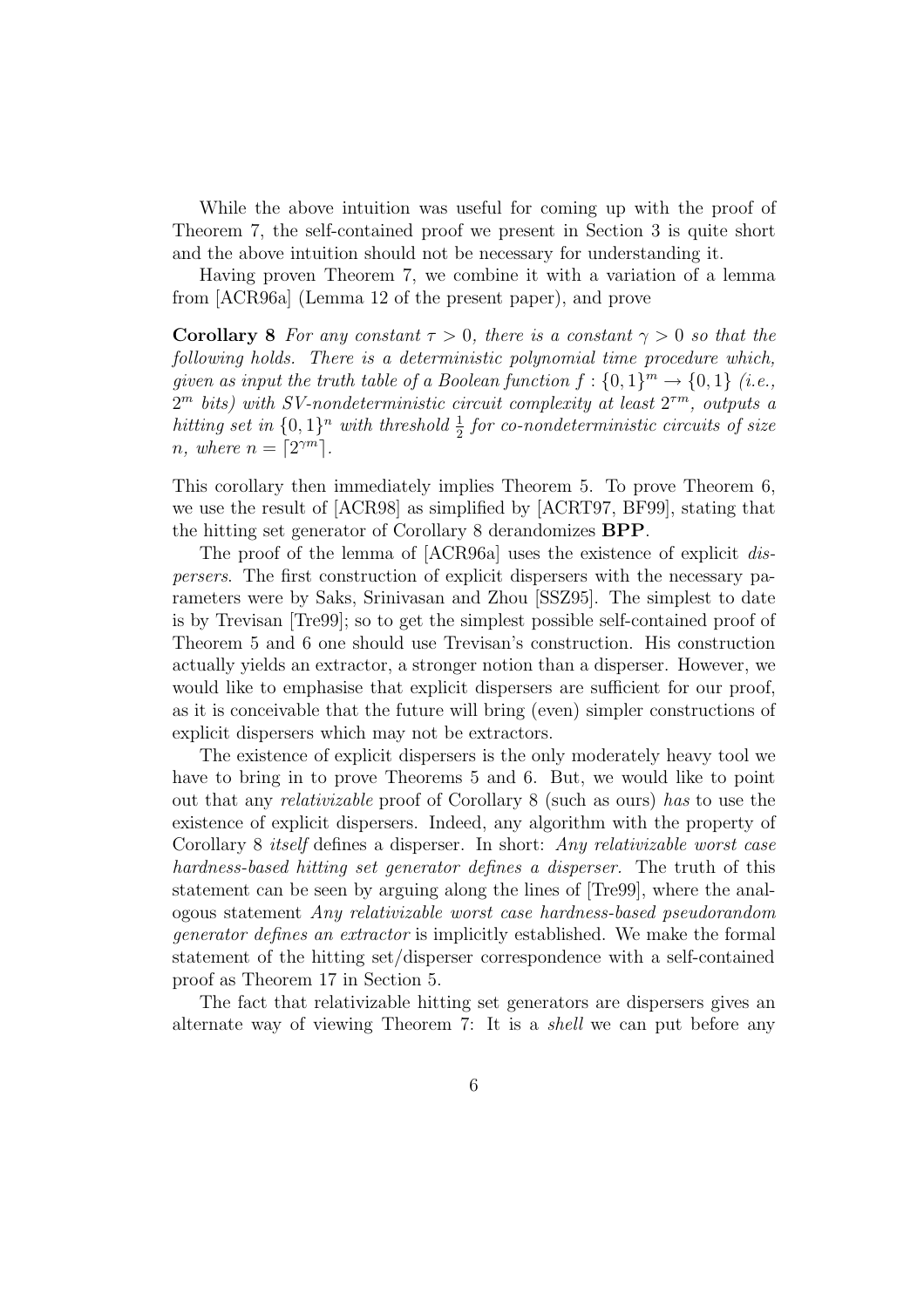disperser. It will preserve the disperser property (with slightly weaker parameters) but also strengthen the disperser so that it obtains the properties of a relativizable hitting set generator. Thus, while Theorem 17 tells us that every relativizable hitting set generator is an explicit disperser, Theorem 7 tells us that every explicit disperser can be easily converted into a relativizable hitting set generator.

### **2 Terminology and Preliminary Results**

Lower case Greek letters denote rational constants between 0 and 1. The symbol log denotes  $log_2$ .

#### **Complexity classes**

We assume standard textbook [BDG90, Pap94] complexity theoretic notation and definitions, such as the definitions of standard complexity classes like **P**, **NP**, **E**, **NE**, and **BPP**. Here we only give the definition of the class **AM**.

A language L is defined<sup>2</sup> to be in **AM** if there is a language  $L' \in \mathbf{P}$  and a polynomial p, so that for all  $x \in \{0,1\}^n$ ,

$$
x \in L \Rightarrow \Pr_{y \in \{0, 1\}^{p(n)}} (\exists z \in \{0, 1\}^{p(n)} (x, y, z) \in L') = 1
$$
  

$$
x \notin L \Rightarrow \Pr_{y \in \{0, 1\}^{p(n)}} (\exists z \in \{0, 1\}^{p(n)} (x, y, z) \in L') \le \frac{1}{2}
$$

An SVNP-procedure (SV meaning Single Valued [Sel96]) computing a function  $f$  is a polynomial time nondeterministic procedure, so that every computation path on input x either produces  $f(x)$  or rejects. Furthermore, at least one computation path must produce  $f(x)$ .

#### **Circuits**

A nondeterministic Boolean circuit C contains, in addition to AND, OR and NOT gates, choice-gates of fan-in 0. The circuit evaluates to 1 on an input x, and we say that  $C(x) = 1$ , if there is some assignment of truth values to

<sup>2</sup>The original definition in [Bab85] of **AM** is a two-sided error version. But it is shown in  $[FGM+89]$  that this definition is equivalent to the one-sided error version, which we give here.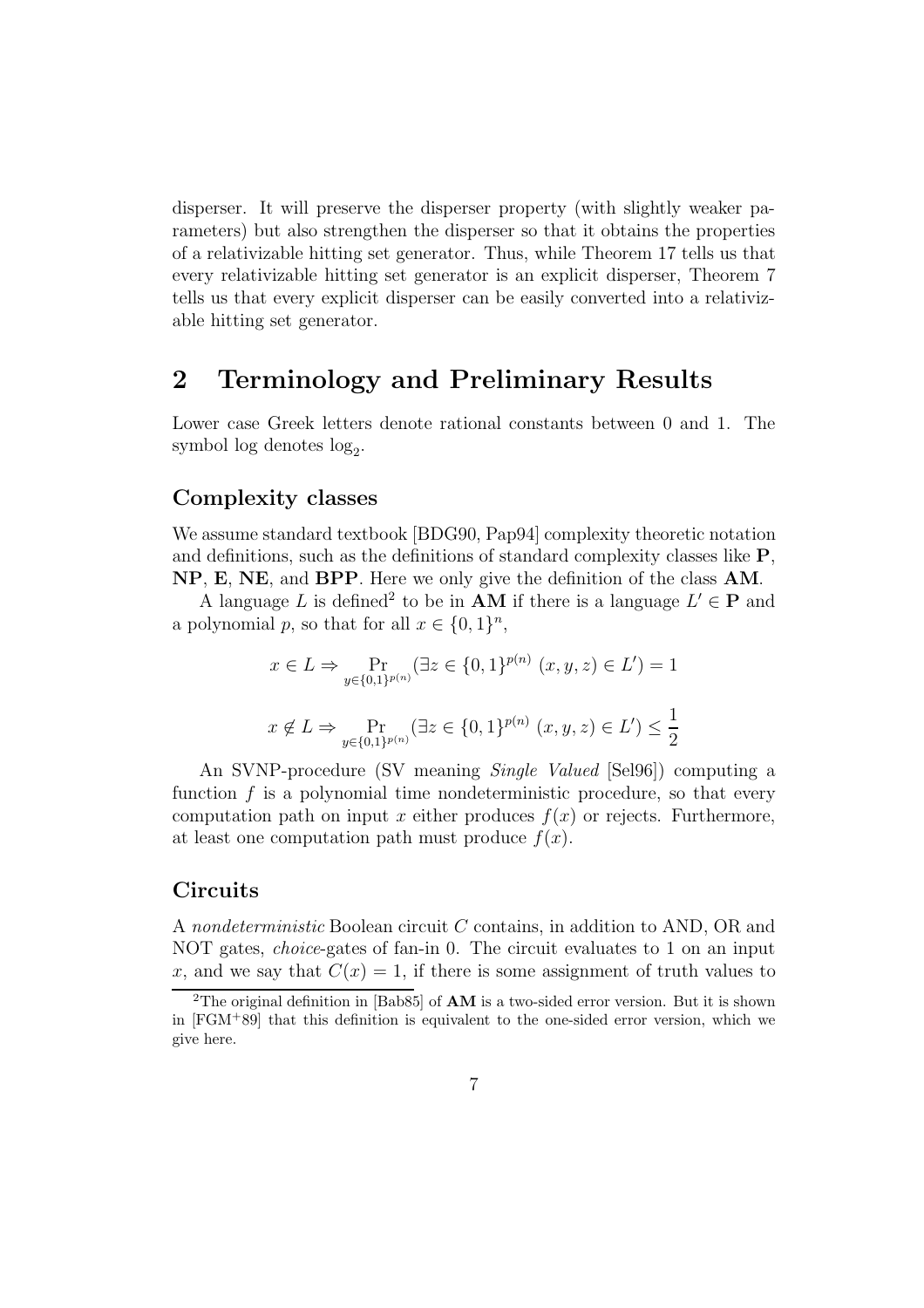the choice-gates that makes the circuit evaluate to 1. Otherwise  $C(x) = 0$ . A *co-nondeterministic* circuit C is defined similarly: The circuit evaluates to  $0$ on an input x, and we say that  $C(x) = 0$ , if there is some assignment of truth values to the choice-gates that makes the circuit evaluate to 0. Otherwise  $C(x) = 1.$ 

Similarly, an SV-nondeterministic circuit  $C$  computing a function  $f$  has, in addition to its usual output, an extra output bit, called the  $flag$ . For any input  $x$ , and any setting of the choice-gates, if the flag is on, the circuit should output the correct value of  $f(x)$ . Furthermore, for any x, there should be some setting of the choice-gates that turn the flag on. It is easy to see that a Boolean function f has an SV-nondeterministic circuit of size  $O(s(n))$ if and only if f has a nondeterministic circuit of size  $O(s(n))$  and a conondeterministic circuit of size  $O(s(n))$ .

Oracle circuits [Wil85] are Boolean circuits with special gates called oracle gates. These oracle gates can be of arbitrary fanin, though a gate of fan-in r contributes size  $r$  to the circuit, and can be used for oracle access to a fixed language, say L. The output of the gate on a string x is 1 if  $x \in L$ , otherwise the output is 0. Nondeterministic and SV-nondeterministic oracle circuits are defined by combining the above definitions in the obvious way.

#### **Dispersers**

For the purposes of this paper (there are more parameters in the general definition), a *disperser* with threshold t is a bipartite graph  $G = (U, V, E)$ such that, for any subset  $S \subseteq U$  with  $|S| \geq t$ , more than half the vertices of V are adjacent to S.

Also, for the purposes of this paper, for constants  $\epsilon, \delta > 0$  and  $k \ge 1$ , and explicit  $(\epsilon, \delta)$ -disperser is a family of dispersers  $G_n = (U_n, V_n, E_n), n = 1, 2, \ldots$ with  $|U_n| = \{0, 1\}^n, |V_n| = \{0, 1\}^{\lceil n^{\delta} \rceil}$ , and threshold  $t_n = 2^{n^{\epsilon}}$  so that there is a deterministic polynomial time algorithm which on input  $x \in U_n$  enumerates the vertices in  $V_n$  adjacent to x (in particular, the outdegree of every  $x \in U_n$ must be polynomial).

The first construction of explicit dispersers was given by Saks, Srinivasan and Zhou in [SSZ95]. A construction with better parameters was given by Ta-Shma [TS98] and a simpler one was given by Trevisan in [Tre99]. For the theorem below, the original result by Saks, Srinivasan and Zhou suffices, though the proof by Trevisan is easier.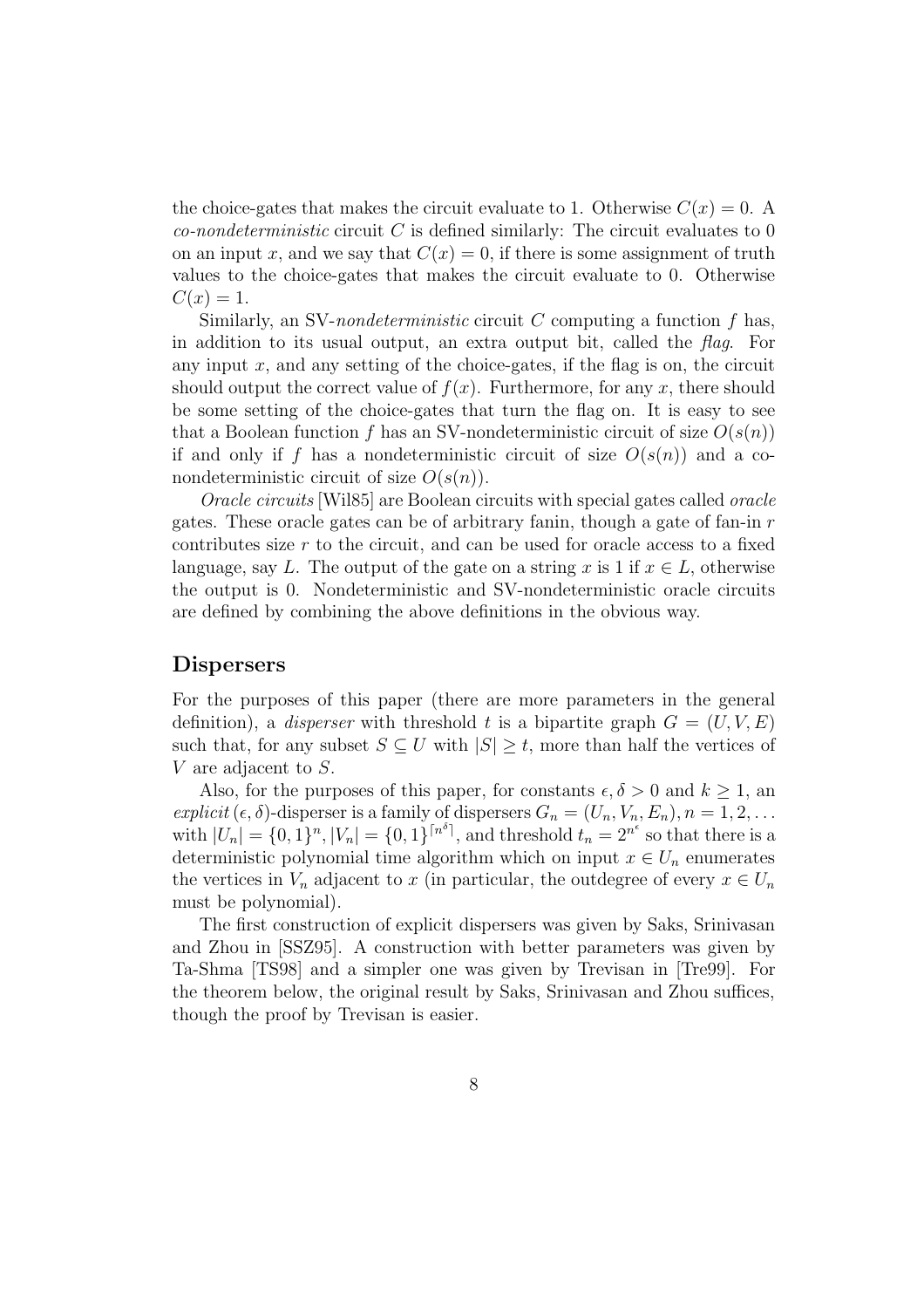**Theorem 9 (Saks-Srinivasan-Zhou)** For any  $\epsilon > 0$ , there is a  $\delta > 0$ , so that an explicit  $(\epsilon, \delta)$ -disperser exists.

#### **Hitting sets**

A hitting set in  $\{0,1\}^n$  with threshold  $\delta(n)$  for co-nondeterministic circuits of size  $s(n)$  is a subset H of  $\{0, 1\}^n$  so that for any co-nondeterministic circuit C of size  $s(n)$ , taking n inputs and producing one output, the following holds: If  $Pr_{x \in \{0,1\}^n}[C(x) = 1] \ge \delta(n)$ , then  $\exists x \in H, C(x) = 1$ . (The more usual definition of hitting sets for deterministic circuits is analogous).

With this definition, the following proposition is easy to prove.

**Proposition 10** If there is an SVNP-procedure which on input  $1^n$  outputs a hitting set in  $\{0,1\}^n$  with threshold  $\frac{1}{2}$  for co-nondeterministic circuits of size<br>n then  $\mathbf{A}\mathbf{M} - \mathbf{N}\mathbf{P}$  $n$  then  $AM = NP$ .

Now we state a lemma from [ACR96a]<sup>3</sup>. Actually, the lemma is implicit already in [Sip88]. It shows that in fact it is sufficient to construct hitting sets with much bigger threshold than  $\frac{1}{2}$ . This lemma is a consequence of the existence of explicit dispersers. Indeed, in [Sin88], it was Sinser's motivation existence of explicit dispersers. Indeed, in [Sip88], it was Sipser's motivation for defining the notion of a disperser.

**Lemma 11 (Sipser, Andreev-Clementi-Rolim)** For any constant  $\epsilon$ 0, there are constants  $q \ge 1$  and  $\delta > 0$  so that the following holds. There is a polynomial time procedure which, on input H where H is a hitting set in  ${0,1}^n$  with threshold  $1 - 2^{-n+n^{\epsilon}}$  for circuits of size  $n^q$ , outputs a hitting set in  $\{0,1\}^{n'}$  with threshold  $\frac{1}{2}$  for circuits of size n', where  $n' = \lceil n^{\delta} \rceil$ .

What we actually need, is the analogous Lemma for co-nondeterministic circuits. This lemma is proved exactly as Lemma 11, using explicit dispersers. To make the paper self-contained, we give the proof. In the proof, for a circuit C, let  $Z(C)$  denote the set of instances for which C evaluates to 0.

**Lemma 12** For any constant  $\epsilon > 0$ , there are constants  $q \ge 1$  and  $\delta > 0$ so that the following holds. There is a polynomial time procedure which, on input H where H is a hitting set in  $\{0,1\}^n$  with threshold  $1 - 2^{-n+n^{\epsilon}}$  for co-nondeterministic circuits of size  $n^q$ , outputs a hitting set in  $\{0,1\}^{n'}$  with threshold  $\frac{1}{2}$  for co-nondeterministic circuits of size n', where  $n' = \lceil n^{\delta} \rceil$ .

<sup>3</sup>The reader should note that the lemma can only be found in the *revised* version of the cited ECCC technical report.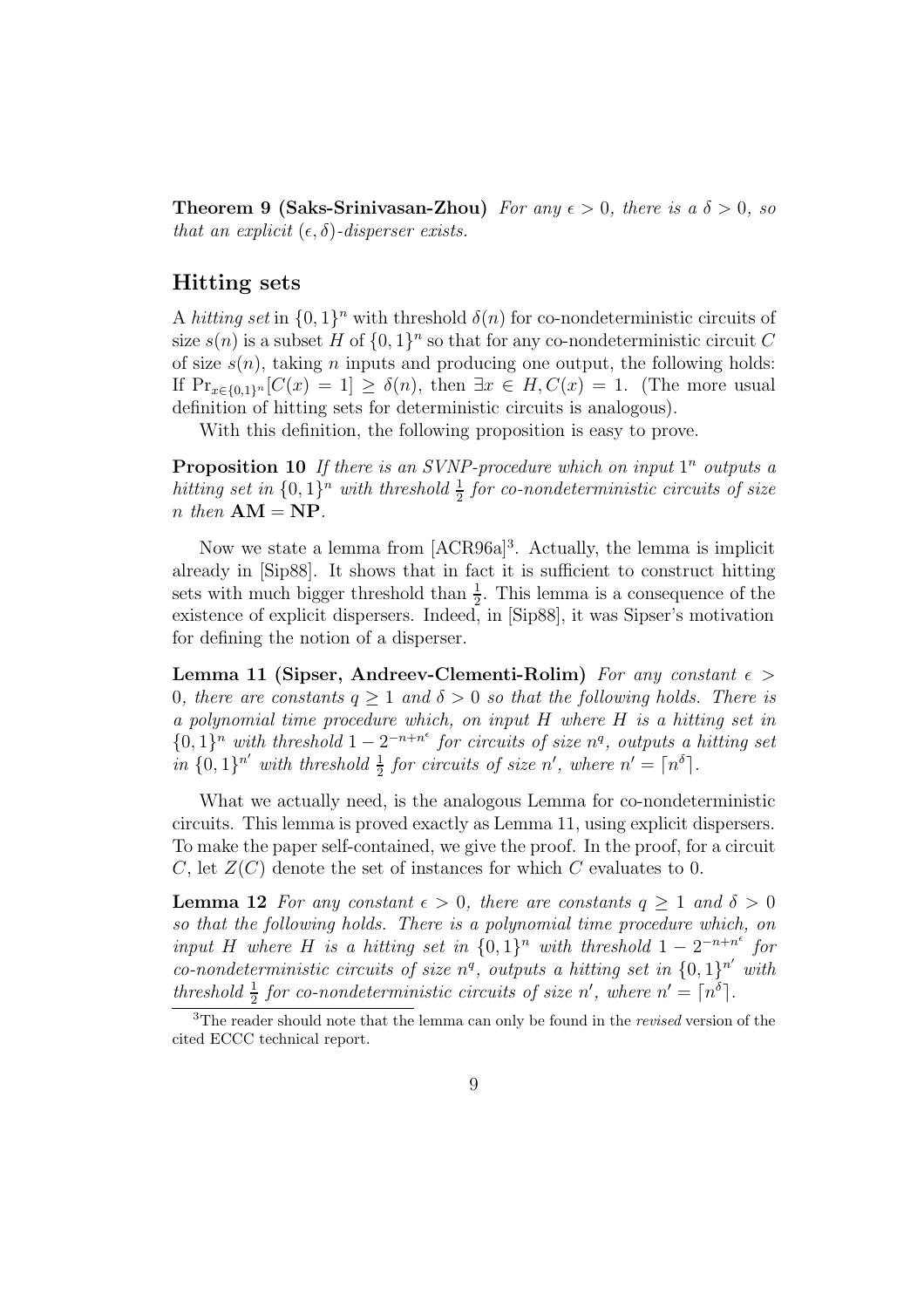**Proof** Let  $\epsilon > 0$  be fixed. According to Theorem 9, there is a  $\delta$ , so that an explicit  $(\epsilon, \delta)$ -disperser exists. Let  $G_n = (U_n, V_n, E_n)$  be this disperser, i.e., with  $n' = [n^{\delta}], U_n = \{0, 1\}^n, V_n = \{0, 1\}^{n'}$ , and for all subsets S of  $U_n$  of size at least  $2^{n^{\epsilon}}$ , more than half the vertices of V are adjacent to S.

Let  $H \subseteq \{0,1\}^n$  be a hitting set with threshold  $1 - 2^{-n+n^{\epsilon}}$  for conondeterministic circuits of size  $n<sup>q</sup>$ , where the constant q will be determined below.

Note that H is a subset of  $U_n$ . Let H' be the set of vertices in  $V_n$  adjacent to  $H$ . As the disperser is explicit,  $H'$  can be generated in polynomial time from H. We claim that it is a hitting set with threshold  $\frac{1}{2}$  for co-<br>nondeterministic circuits of size  $n'$ . Once we show this claim, we are done nondeterministic circuits of size  $n'$ . Once we show this claim, we are done.

Indeed, take any co-nondeterministic circuit  $C'$  of size  $n'$  with n' inputs so that  $|Z(C')| \leq \frac{2^{n'}}{2}$ . We must show that H' is not a subset of  $Z(C')$ . For this, construct a co-nondeterministic circuit C with n inputs as follows:  $C(x) = 1$ . construct a co-nondeterministic circuit C with n inputs as follows:  $C(x)=1$ iff  $\exists y, (x, y) \in E_n \wedge C'(y)$ . As the disperser is explicit, the size of this circuit can be made polynomial. We fix the constant q, so that  $n<sup>q</sup>$  is an upper bound on its size. We claim  $|Z(C)| < 2^{n^{\epsilon}}$ : Otherwise, as  $G_n$  is a disperser, the neighbors in  $V_n$  of  $Z(C)$  is more than half of  $V_n$  and thus the neighbors must intersect  $V_n - Z(C')$ , i.e., for some y adjacent to  $x \in Z(C)$ ,  $C'(y)$  is 1. But this implies  $C(x) = 1$ , contradicting  $x \in Z(C)$ . As  $|Z(C)| < 2^{n^{\epsilon}}$ , the acceptance probability of C is at least  $1 - 2^{-n+n^{\epsilon}}$ . Thus, as H is a hitting set, for some value  $x \in H$ ,  $C(x) = 1$ . This means that for some  $y \in V_n$ , adjacent to some  $x \in H$ ,  $C'(y) = 1$ . But such a y is by definition in H', i.e., H' hits  $C'$  as was to be shown.  $\square$ 

### **3 Proof of the main theorem**

Recall our main theorem.

**Theorem 7** For any  $\epsilon > 0$  and  $k \ge q \ge 2$ , there is a polynomial time procedure with the following properties. Given as input the truth table of a function  $f: \{0,1\}^m \to \{0,1\}$ , so that k divides m, it outputs a subset  $H_f$  of  ${0,1}<sup>n</sup>$ , where  $n = (2m/k)2<sup>2m/k</sup>$ , so that for all f, if f cannot be computed by SV-nondeterministic circuits of size less than  $2^{3(\epsilon+q/k)m}$ , then  $H_f$  is a hitting set for co-nondeterministic circuits of size  $n<sup>q</sup>$  with threshold  $1 - 2<sup>-n+n<sup>ε</sup></sup>$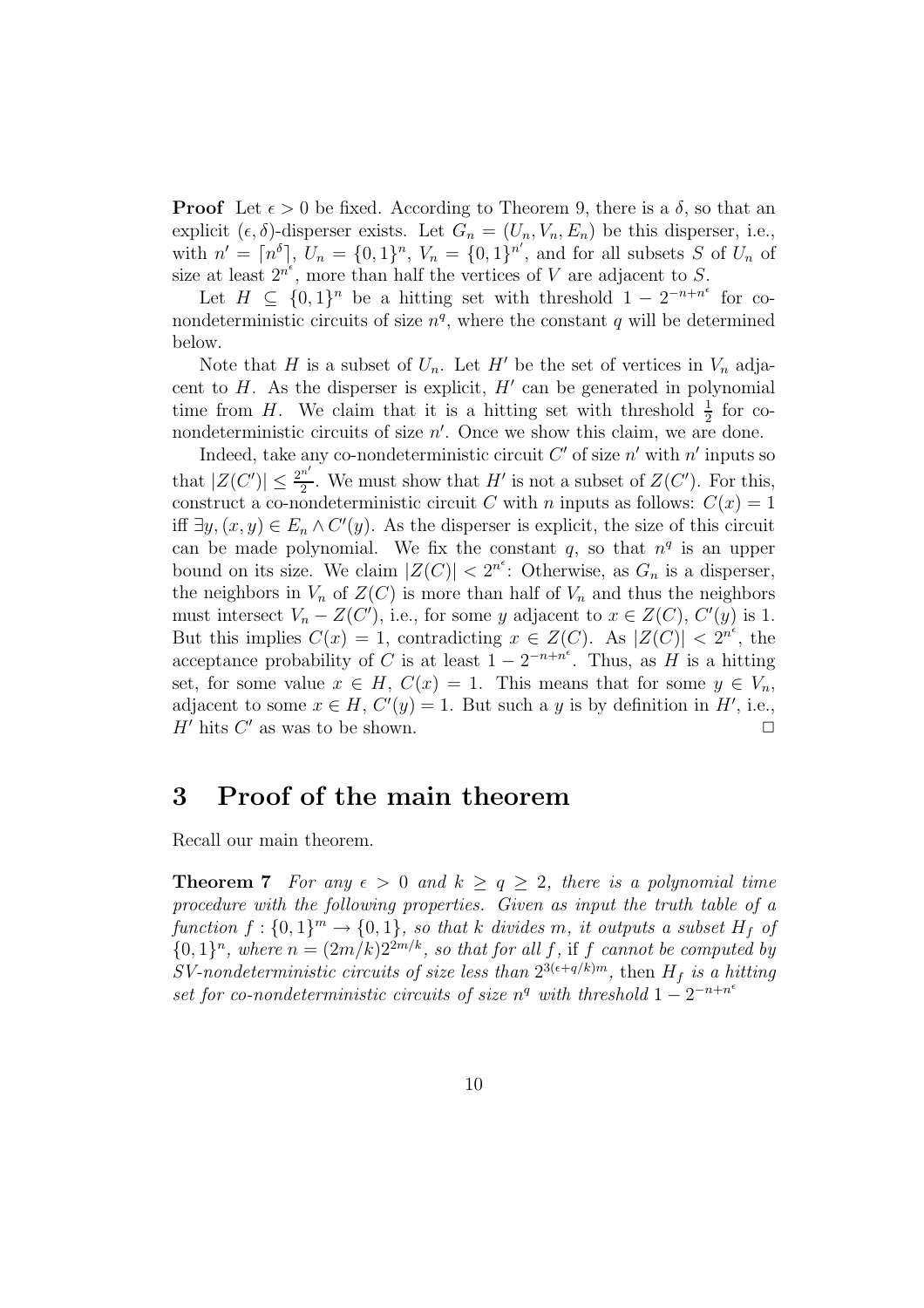**Proof** We first show how to efficiently generate the set  $H_f$  from the truth table for  $f$  and then we argue that it has the right property. We assume, without loss of generality, that  $m$  is sufficiently large.

We can view f as a map  $f : (\{0,1\}^{m/k})^k \rightarrow \{0,1\}$ . Now let **F** be the finite field with  $2^{2m/k}$  elements. Identify **F** with  $\{0, 1\}^{2m/k}$  in any way that makes arithmetic efficient and embed  $\{0, 1\}^{m/k}$  in  $\mathbf{F} = \{0, 1\}^{2m/k}$  by padding with zeros.

Let the low degree extension [BFLS91]  $\tilde{f}$  :  $\mathbf{F}^k \to \mathbf{F}$  of f be the unique polynomial with individual degree in each variable at most  $2^{m/k} - 1$ , agreeing with f on  $({0, 1}^{m/k})^k$ .

Now we define the set  $H_f$ . Informally speaking,  $H_f$  is the set of tabulations of the restrictions of f to every axis-parallel line in  $\mathbf{F}^k$ ,

More precisely, for  $i \in \{1,\ldots,k\}$  and  $a_1, a_2, \ldots, a_{i-1}, a_{i+1}, \ldots, a_k \in \mathbf{F}$ , let  $v_i(a_1, a_2, \ldots, a_{i-1}, a_{i+1}, \ldots, a_k)$  be the vector  $(w_j)_{j \in \mathbf{F}}$  in  $\mathbf{F}^{2^{2m/k}}$ , with  $w_j = \tilde{f}(a_1, a_2, \ldots, a_{i-1}, j, a_{i+1}, \ldots, a_k)$ . As we have identified **F** with  $\{0, 1\}^{2m/k}$ , we can also view  $v_i(a_1, a_2,..., a_{i-1}, a_{i+1},...,a_k)$  as a bit string in  $\{0, 1\}^{(2m/k)2^{2m/k}}$  $= \{0, 1\}^n$ .

With this in mind, we define  $H_i \subseteq \{0,1\}^n$  as

$$
H_i = \{v_i(a_1, a_2, \dots, a_{i-1}, a_{i+1}, \dots, a_k)|a_1, \dots, a_k \in \mathbf{F}\}\
$$

and

$$
H_f = \bigcup_{i=1}^k H_i.
$$

First note that generating  $H_f$  from the truth table of f is a polynomial time procedure (as the size of the input is  $2^m$ ).

We should now show that  $H_f$  is a hitting set for co-nondeterministic circuits of size  $n^q$  with threshold  $1 - 2^{-n+n^{\epsilon}}$ . We first informally outline the proof. We will suppose to the contrary that  $H_f$  is not such a hitting set, i.e., that it does not hit some circuit C. We will then show that  $f$  has smaller circuits than it is assumed to have. This will be done by making a compressed representation of  $\tilde{f}$  which can be used as non-uniform advice to efficiently evaluate  $\tilde{f}$  (and hence f) at any given point. The compressed representation is a table of the restriction of  $\tilde{f}$  to  $S^k$ , for a small subset S of **F**. Using the circuit C, we will be able to reconstruct  $\tilde{f}$  on any desired point in  $\mathbf{F}^k$  from its values in  $S^k$ .

Now the proof. Assume  $H_f$  is not the desired hitting set. Let C be a co-nondeterministic circuit establishing this, i.e., C maps  $\{0,1\}^n$  to  $\{0,1\}$ ,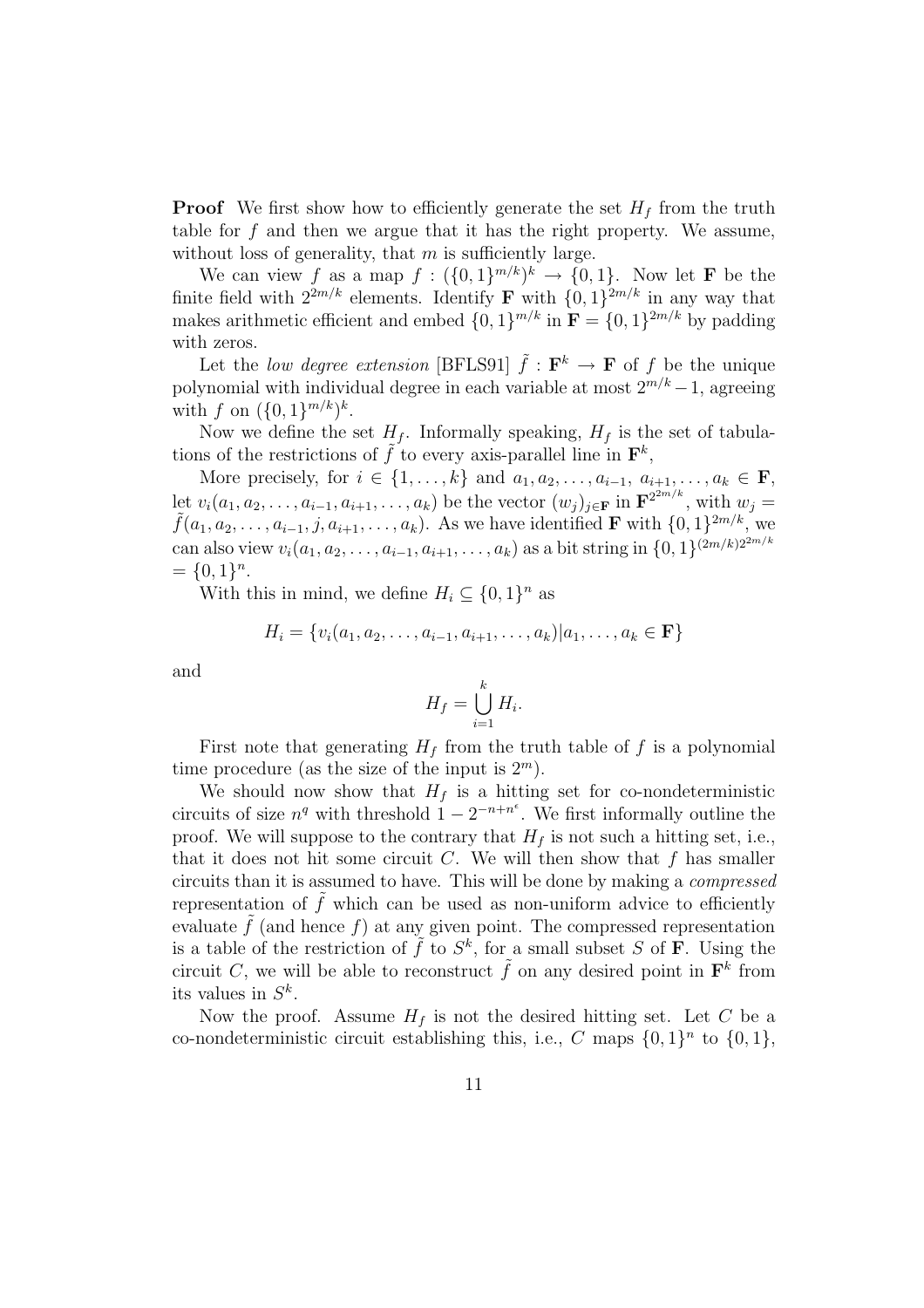it has size  $n^q$ , and if we by Z denote  $\{x \in \{0,1\}^n | C_i(x)=0\}$ , i.e., those x for which there is some setting of the nondeterministic choice gates making C evaluate to 0 on x, then  $|Z| \leq 2^{n^{\epsilon}}$  and  $H_f \subseteq Z$ .

Let  $L \subseteq \{0,1\}^n = \{0,1\}^{(2m/k)2^{2m/k}} = \mathbf{F}^{2^{2m/k}}$  be the vectors of the form  $(p(i))_{i\in \mathbf{F}}$  for some univariate polynomial of degree less than  $2^{m/k}$ . By construction,  $H_f \subseteq L$ .

Viewed as vectors in  $\mathbf{F}^{2^{2m/k}}$ , any two distinct elements x, y of L are the same on less than  $2^{m/k}$  indices. For sufficiently large m, this is less than a  $\frac{1}{4}$  fraction of all the indices. We will argue that there is a subset  $S \subseteq$  $\{1,\ldots,2^{2m/k}\}\$  of indices of size  $|S| \leq n^{\epsilon}$  so that the projection  $\pi_S : \mathbf{F}^{2^{2m/k}} \to$  $\mathbf{F}^{|\mathcal{S}|}$  to the indices of S is 1-1 when restricted to  $Z \cap L$ .

Indeed we can construct S in a greedy way as follows. Let  $s = |Z \cap L|$ . We choose indices  $x_1, x_2, \ldots, x_r$  in  $\{1, \ldots, 2^{2m/k}\}\$ , with  $r = \lceil \log s \rceil$ , so that if  $S_i := \{x_1, \ldots, x_i\}$ , the projection  $\pi_{S_i}$  makes at most  $\binom{s}{2}$  *(i)* unordered pairs from  $Z \cap L$  collide. Since  ${s \choose 2}/4^r < 1$ , we can let  $S = S_r$ . To construct  $x_{i+1}$ , having already constructed  $x_1, \ldots, x_i$ , we argue as follows: For a fixed pair of vectors which collide under  $\pi_{S_i}$ , a random choice of  $x_{i+1}$  will separate the pair with probability at least  $\frac{3}{4}$ . Thus, there is a fixed choice of  $x_{i+1}$  which<br>will leave at most  $\frac{1}{4}$  of the pairs unseparated will leave at most  $\frac{1}{4}$  of the pairs unseparated.<br>We will now construct a small SV-pondete

We will now construct a small SV-nondeterministic circuit for  $f$ . In fact, we will exhibit an efficient SV-nondeterministic procedure computing  $\hat{f}$  (and hence  $f$ ) with the following non-uniform advice:

- The circuit  $C$ ,
- $\bullet$  the set S, and
- a table of the restriction of  $\tilde{f}$  to  $S^k$ .

On input  $(a_1, a_2, \ldots, a_k)$ , to compute  $\tilde{f}(a_1, a_2, \ldots, a_k)$  the procedure does as follows. For every element  $u \in S^{k-1}$  it guesses the vector  $v = (\tilde{f}(j, u))_{i \in \mathbf{F}}$ . It checks that its guess is correct by

- Checking that  $v$  is the table of a low degree polynomial (i.e., checking that  $v \in L$
- Checking that  $C(v) = 0$ , by guessing a setting of the choice bits of C making the circuit evaluate to 0 on v (i.e, checking that  $v \in Z$ ).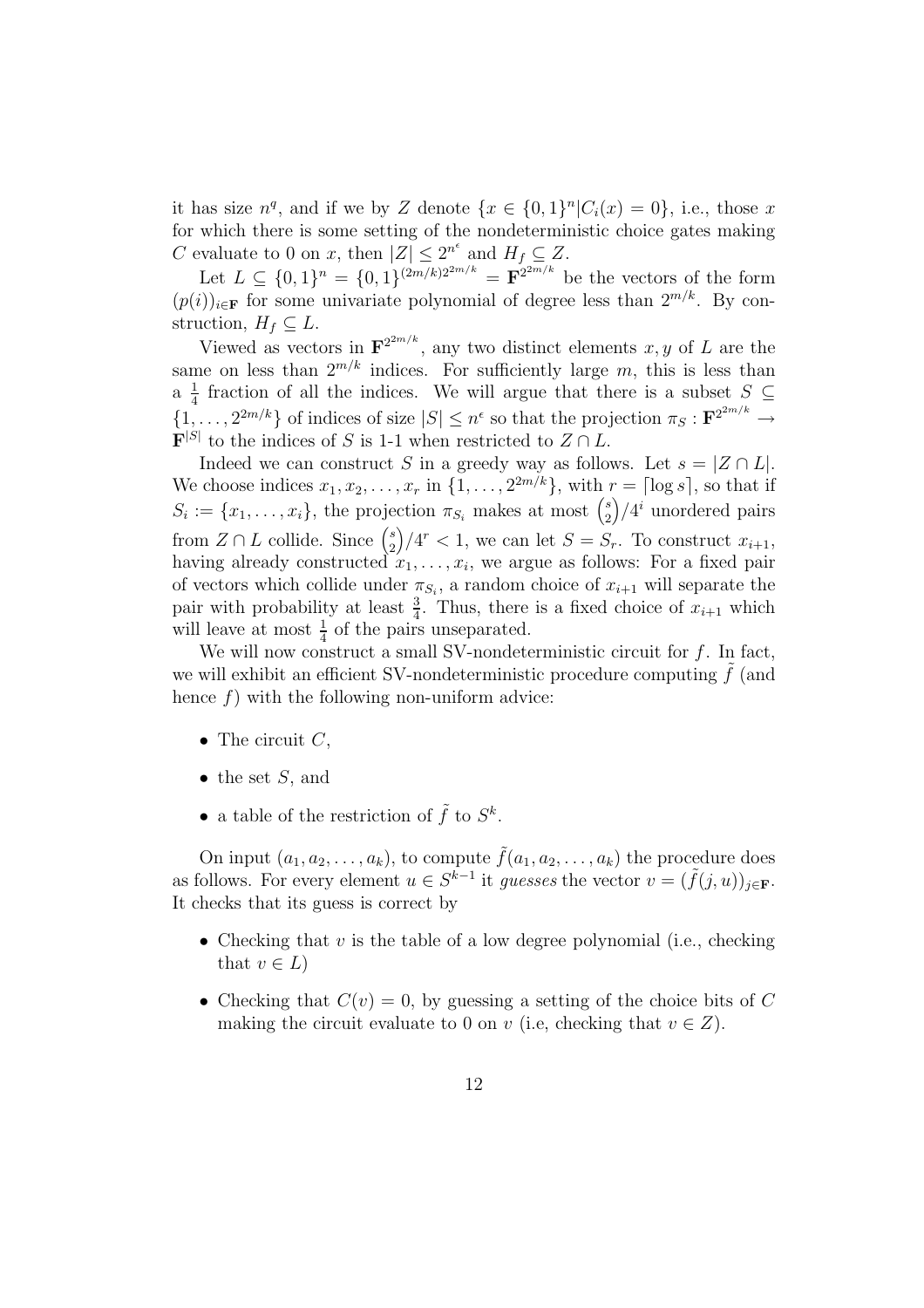• Checking that the entries of v corresponding to indices in  $S$  are correct, by consulting the table for  $\tilde{f}$ , restricted to  $S^k$ . (i.e. checking that  $\pi_S(v)$ ) has the right value.)

By construction, the value  $v = (\tilde{f}(j, u))_{j \in \mathbf{F}}$  is the only value with these properties.

After having ensured that v is the correct value, it keeps the value  $\tilde{f}(a_1, u)$ and throws away the rest of the vector  $v$ .

Having done this for every possible  $u$ , the procedure has now built a table of  $\tilde{f}$ , restricted to  $\{a_1\} \times S^{k-1}$ .

Now, for every element  $u \in S^{k-2}$  it guesses the vector  $v = (\tilde{f}(a_1, j, u))_{i \in \mathbf{F}}$ . It checks that each guess is correct by checking that  $v$  is the table of a low degree polynomial, checking that  $C(v) = 0$  and checking that the entries of v corresponding to indices in  $S$  are correct, by consulting the table for  $f$ , restricted to  $\{a_1\} \times S^{k-1}$ . After having ensured that v is the correct value, it keeps the value  $\hat{f}(a_1, a_2, u)$  and throws away the rest of the vector v. Having done this for every possible  $u$ , the procedure has now built a table of  $f$ , restricted to  ${a_1} \times {a_2} \times S^{k-2}$ .

Now it goes through a similar loop for every element  $u \in S^{k-3}$ , building a table of  $\tilde{f}$ , restricted to  $\{a_1\} \times \{a_2\} \times \{a_3\} \times S^{k-3}$ , and so on, until in the end it has the value of  $\hat{f}(a_1, a_2, \ldots, a_k)$  which was the value we wanted.

The time complexity of the above procedure is bounded by the time required to do less than  $k|S|^{k-1}$  verifications of a v-value, each of these verifications taking the time of evaluating a circuit of size  $n<sup>q</sup>$  (plus the time required to check that a table of size  $n$  is a low degree polynomial, which is bounded by  $n^2$ ). Thus, converting the procedure into a circuit, building in the advice, we get an SV-nondeterministic circuit of size at most

$$
O((n^{\epsilon})^k n^q) < 2^{3(\epsilon + q/k)m}
$$

for sufficiently large m. As a circuit for  $\tilde{f}$  can also be used as a circuit for f, this contradicts the assumption on  $f$ .  $\Box$ 

Combining with Lemma 12, we get

**Corollary 8** For any constant  $\tau > 0$ , there is a constant  $\gamma > 0$  so that the following holds. There is a deterministic polynomial time procedure which, given as input the truth table of a Boolean function  $f: \{0,1\}^m \to \{0,1\}$  (i.e.,  $2^m$  bits) with SV-nondeterministic circuit complexity at least  $2^{\tau m}$ , outputs a hitting set in  $\{0,1\}^n$  with threshold  $\frac{1}{2}$  for co-nondeterministic circuits of size<br>n where  $n = \lceil 2\gamma m \rceil$ n, where  $n = \lceil 2^{\gamma m} \rceil$ .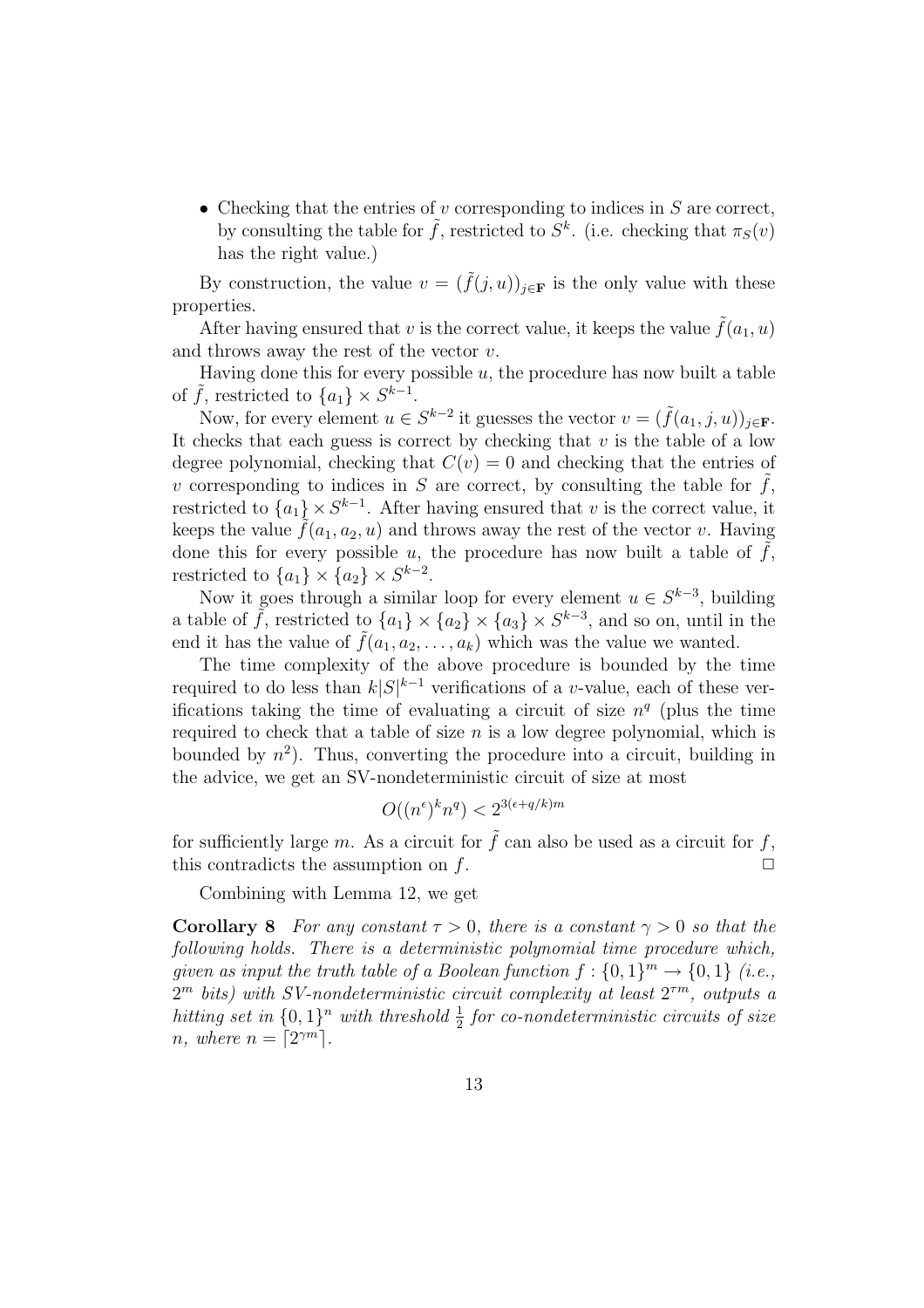**Proof** Let  $\tau > 0$  be given. Let  $\epsilon = \tau/12$ . Let q,  $\delta$  be the constants of Lemma 12, guaranteed to exist for this  $\epsilon$ . Let  $k = 12\tau^{-1}q$ . Let  $\gamma = \delta/k$ .

Assume  $m$  is sufficiently large. Given a truth table on  $m$  inputs with SV-nondeterministic circuit complexity at least  $2^{\tau m}$ , pad this truth table with zeros to obtain a truth table on  $m'$  inputs so that  $m'$  is divisible by k. The circuit complexity of the new truth table is at least  $2^{(\tau/2)m'}$ , as m is sufficiently large.

Applying Theorem 5 with the parameters  $\epsilon, q, k$  and noticing that  $\tau/2$  $3(\epsilon + q/k)$ , we have an efficient procedure transforming this truth table into a hitting set in  $\{0,1\}^n$  with threshold  $1 - 2^{-n+n^{\epsilon}}$  for co-nondeterministic circuits of size  $(n')^q$ , where  $n' = (2m'/k)2^{2m'/k}$ .

Now apply Lemma 12 and deterministically convert this hitting set into a hitting set in  $\{0,1\}^{n^{\prime\prime}}$  with threshold  $\frac{1}{2}$  for co-nondeterministic circuits of size  $n^{\prime\prime}$  with size  $n''$  with

 $n'' = \left[ (2m'/k)2^{2m'/k} \right]^{\delta} \geq 2^{2m\delta/k} \geq \left[ 2^{\gamma m} \right].$ 

Take this hitting set and remove the last  $n'' - n$  bits in each string in it. This is the desired hitting set in  $\{0,1\}^n$ .

### **4 Implications**

We derandomize **AM**.

**Corollary 13** For any constant  $\tau > 0$ , the following holds. If some language L in **NE** ∩ **coNE** exists, so that  $L ∩ \{0, 1\}$ <sup>n</sup> requires SV-nondeterministic circuits of size  $2^{tn}$  for all sufficiently large n, then there is an SVNP-procedure which on input  $1^n$  generates a hitting set  $H \subseteq \{0,1\}^n$  with threshold  $\frac{1}{2}$  for co-nondeterministic circuits of size n co-nondeterministic circuits of size n.

**Proof** Given  $\tau$ , let  $\gamma$  be the corresponding constant of Corollary 8. On input  $1^n$ , with n sufficiently large, the SVNP-procedure computes  $m = \lceil \gamma^{-1} \log n \rceil$ and enumerates the truth table of the characteristic function of L on  $\{0, 1\}^m$ . Having found the truth table, it applies the procedure of Corollary 8 to it, yielding a hitting set in  $\{0, 1\}^{n'}$ , where  $n' = \lceil 2^{\gamma m} \rceil = \lceil 2^{\gamma \lceil \gamma^{-1} \log n \rceil} \rceil$ . Take this hitting set and remove the last  $n' - n$  bits in each string in it. This is the desired hitting set in  $\{0,1\}^n$ .

From Proposition 10 and Corollary 13 we have the derandomization result for **AM**.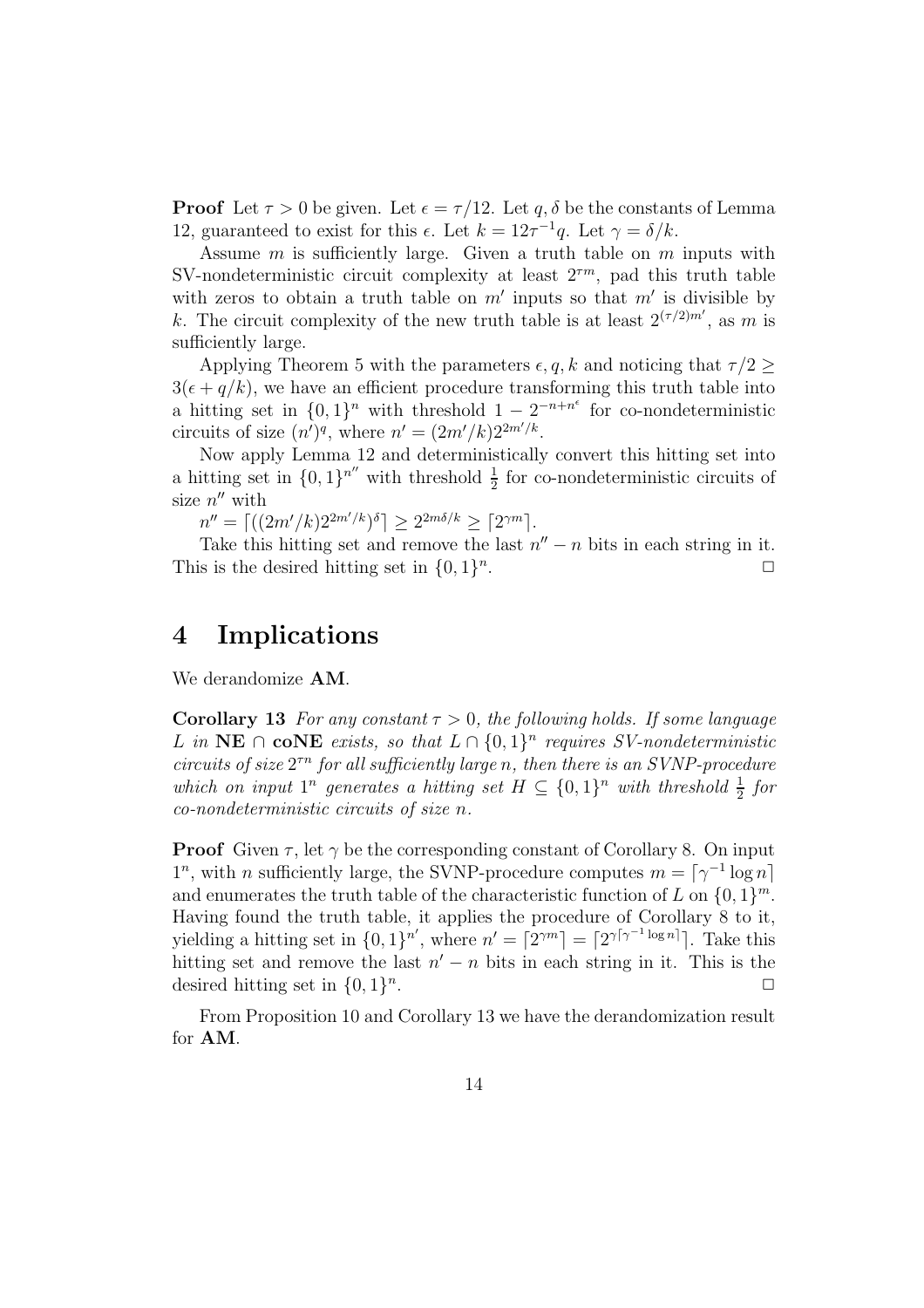**Theorem 5** Let  $\epsilon > 0$  be any constant. If a language L in **NE**  $\cap$  **coNE** exists so that  $L \cap \{0,1\}^n$  has SV-nondeterministic circuit complexity at least  $2^{\epsilon n}$  for all sufficiently large n, then  $AM=NP$ .

As graph non-isomorphism is in **AM** [GMW91] (and trivially in **coNP**), we have in particular the following corollary.

**Corollary 14** If for some  $\epsilon > 0$ , there is a language  $L \in \mathbf{NE} \cap \mathbf{coNE}$  so that  $L\cap\{0,1\}^n$  requires SV-nondeterministic circuits of size  $2^{\epsilon n}$  for all sufficiently large n, then Graph Isomorphism is in **NP** ∩ **coNP**.

By a proof completely analogous to the proof of Corollary 13 (and thus omitted), we have

**Corollary 15** For any constant  $\tau > 0$ , the following holds. If there is a language L in **E** so that the SV-nondeterministic circuit complexity of  $L \cap$  ${0,1}<sup>n</sup>$  is at least  $2<sup>rn</sup>$  for all sufficiently large n, then there is a polynomial time procedure which on input  $1^n$  generates a hitting set  $H \subseteq \{0,1\}^n$  with threshold  $\frac{1}{2}$  for circuits of size n.

Combining Corollary 15 with the fact that the hitting sets produced in this corollary are sufficient to derandomize **BPP** [ACR98, ACRT97, BF99], we obtain Theorem 6.

## **5 Relativizable hitting set generators are dispersers**

Corollary 8 was proved by combining our main theorem with Lemma 12; the latter using the existence of explicit dispersers. Corollary 8 and its proof relativizes, i.e., the following statement has been proved.

**Corollary 16** For any  $\epsilon > 0$ , there is a  $\delta > 0$  so that the following holds. There is a deterministic polynomial time procedure which, for any oracle A, has the following property. Given as input the truth table of a Boolean function  $f: \{0,1\}^m \to \{0,1\}$  (i.e.,  $2^m$  bits) with SV-nondeterministic oracle circuit complexity with oracle gates for A at least  $2<sup>em</sup>$ , outputs a hitting set in  $\{0,1\}^n$  with threshold  $\frac{1}{2}$  for co-nondeterministic oracle circuits of size n,<br>with oracle gates for A where  $n - \lceil 2^{\delta m} \rceil$ with oracle gates for A, where  $n = \lceil 2^{\delta m} \rceil$ .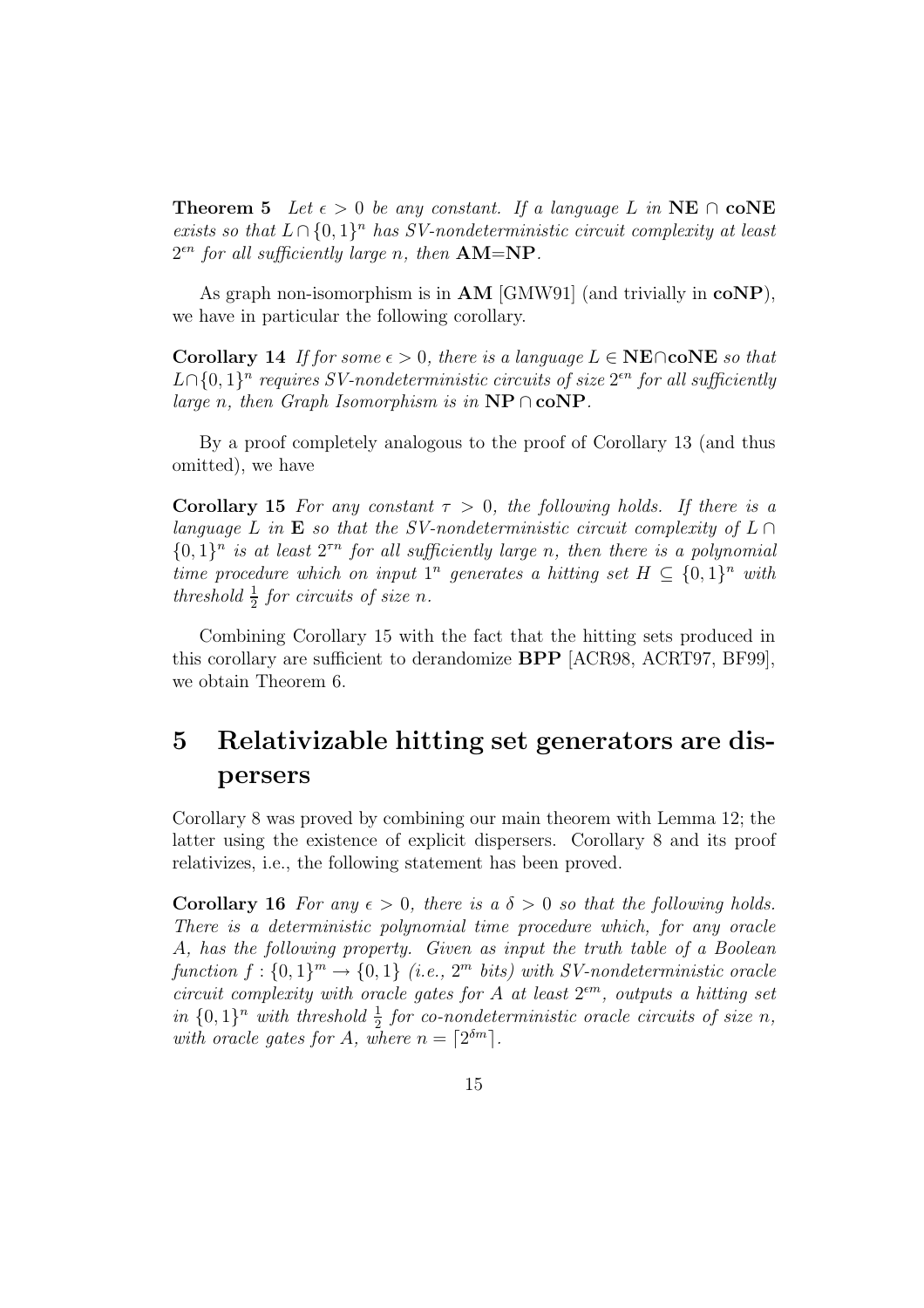The hardest part of a self-contained proof of Corollary 16 is the existence of explicit dispersers. We now note that any proof of Corollary 16 has to appeal to the existence of explicit dispersers or itself provide such dispersers.

**Theorem 17** Let a procedure with the property of Corollary 16 be given. Let  $n = 2^m$  be sufficiently large. Define the bipartite graph  $G_n = (U_n, V_n, E_n)$ with  $U_n = \{0,1\}^n$ ,  $V_n = \{0,1\}^{\lceil n^{\delta} \rceil}$ , and an edge between x and y if and only if y is a member of the hitting set produced by the procedure on input x. Then  $G_n$  is a disperser with threshold  $2^{n^{2\epsilon}}$ .

**Proof** We need to prove that given any subset S of  $U_n$  with  $|S| \geq 2^{n^{2\epsilon}}$ , more than half the vertices of  $V_n$  are adjacent to S. Suppose not. Let S be a set for which this is not the case, and let  $A$  be the non-neighbors of  $S$ , so we have  $|A| \geq |V_n|/2$ . Viewed as a subset of  $\{0,1\}^{\lceil n^{\delta} \rceil}$ , we can use A as an oracle and consider circuit complexity relative to A. By Shannon's counting argument, viewed as truth tables for Boolean functions on  $n$  variables, at least one of the members of S must have SV-nondeterministic oracle circuit complexity with oracle gates for A at least  $\frac{1}{2} \log |S| / \log \log |S| > n^{\epsilon} = 2^{\epsilon m}$ .<br>Let this element of S be denoted a. Thus, as the procedure has the property Let this element of  $S$  be denoted  $a$ . Thus, as the procedure has the property of Corollary 16, the vertices in  $V_n$  adjacent to a will intersect every set in  $V_n$ which

- 1. is the characteristic (accepted) set of an oracle circuit with oracle gates for  $A$  of size at most  $n$  and
- 2. has size at least  $|V_n|/2$ .

But then consider the oracle circuit defined by  $x \to A(x)$ . It has size n, its characteristic set has size at least  $|V_n|/2$ , and the neighbors of a do not intersect its characteristic set, as this set is the non-neighbors of S and  $a \in S$ . A contradiction.  $\Box$ 

### **6 Final Remarks**

In addition to the derandomization of **AM**, Klivans and Van Melkebeek [KvM99] had several other applications of the fact that the Impagliazzo-Wigderson construction relativizes. Each of the applications showed that a hardness assumption involving oracle circuits implies a "derandomization" (in a loose sense).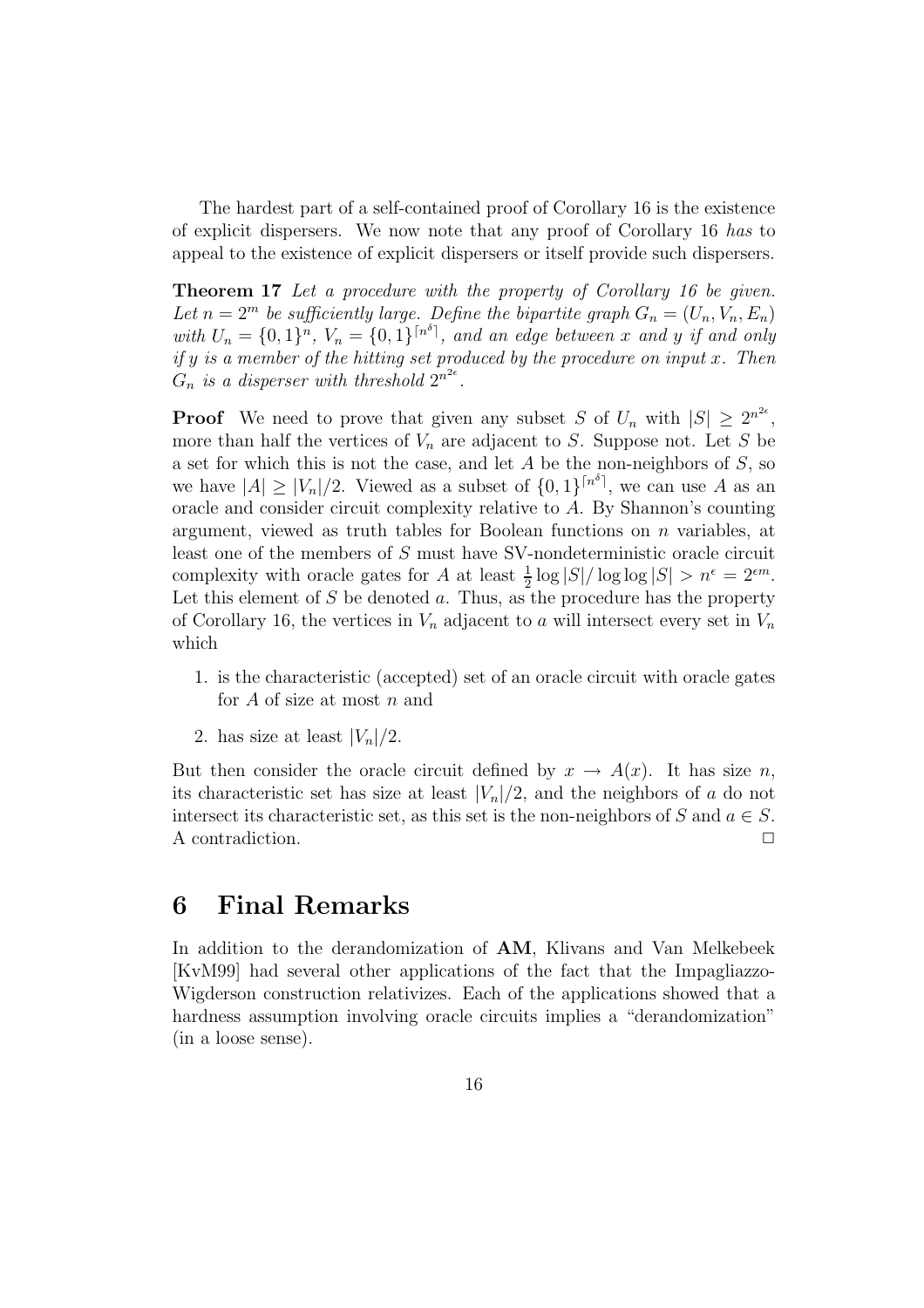For one of these extra applications we can combine their reasoning with Corollary 8 and obtain an improvement. Specifically, we can prove the following theorem relating two circuit lower bounds, which is identical to Theorem 5.15, [KvM99], except that there, "SV-nondeterministic circuit complexity" is replaced with "oracle circuit complexity with oracle gates for SAT".

**Theorem 18** If there is a language L in **E** so that L has SV-nondeterministic circuit complexity at least  $2^{\Omega(n)}$ , then there exists a polynomially bounded function  $p(n)$  and a polynomial-time computable family of matrices  $M_n$  where  $M_n$  is an  $n \times n$  matrix over  $\mathbf{Z}_{p(n)}[x]$  such that the linear transformation defined by the family  $M_n$  cannot be computed by log-depth linear size circuits which have special gates that can compute binary linear operators over  $\mathbf{Z}_{p(n)}[x]$ .

We omit the proof which is a straightforward combination of the proof of Theorem 5.15 in Klivans and Van Melkebeek and Corollary 8 of the present paper.

### **7 Acknowledgement**

Both authors were supported by the ESPRIT Long Term Research Programme of the EU under project number 20244 (ALCOM-IT) and by BRICS, Basic Research in Computer Science, Centre of the Danish National Research Foundation.

We would like to thank Dieter van Melkebeek and Luca Trevisan for very helpful discussions.

### **References**

- [ACR96a] Alexander E. Andreev, Andrea E. F. Clementi, and José D. P. Rolim. Hitting properties of hard boolean operators and their consequences on BPP. In Electronic Colloquium on Computational Complexity, technical reports. 1996. TR96-055, Avilable at http://www.eccc.uni-trier.de/eccc.
- [ACR96b] Alexander E. Andreev, Andrea E. F. Clementi, and José D. P. Rolim. Hitting sets derandomize BPP. In Automata, Languages and Programming, 23rd International Colloquium, volume 1099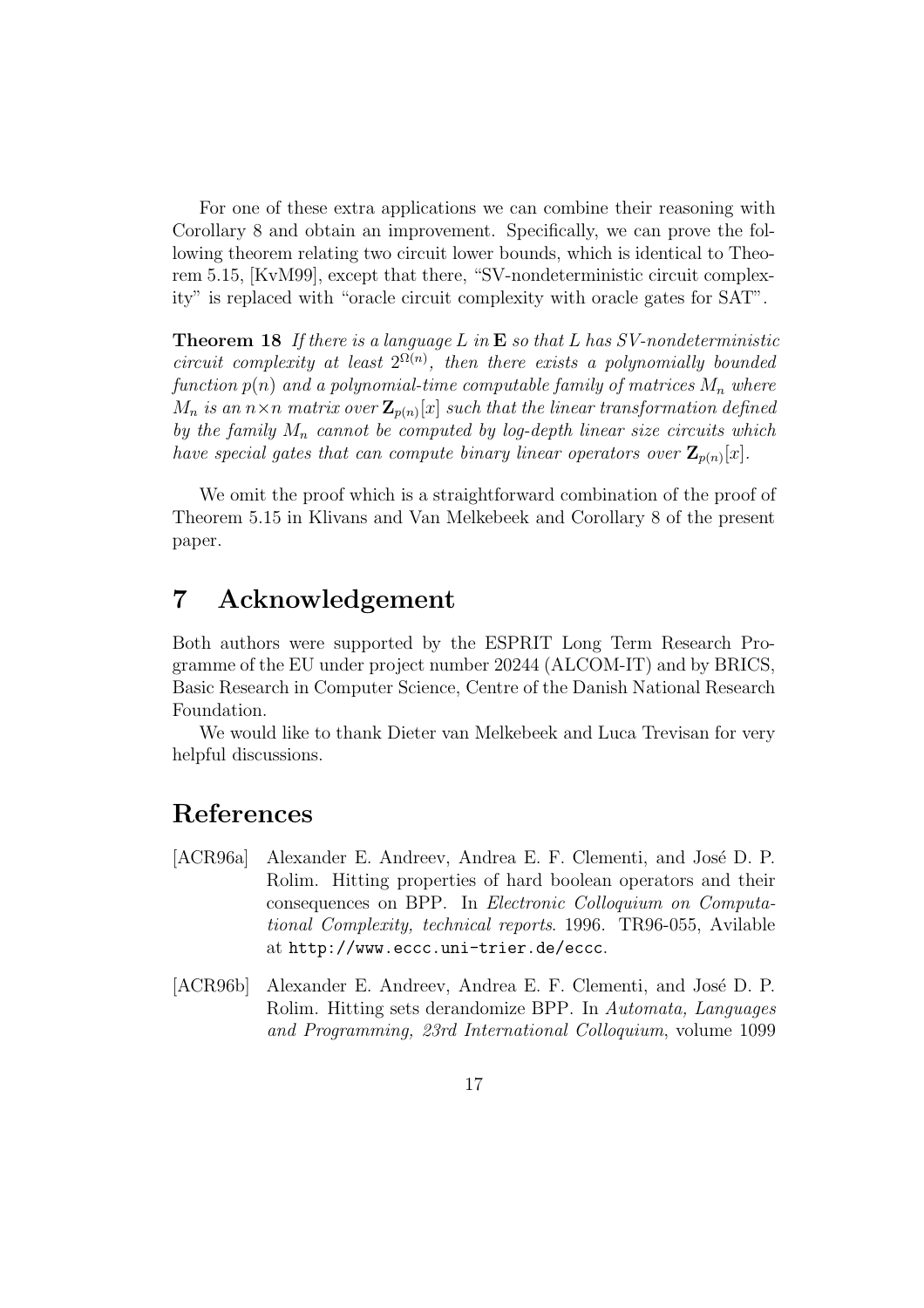of Lecture Notes in Computer Science, pages 357–368, Paderborn, Germany, 8–12 July 1996. Springer-Verlag.

- [ACR97] Alexander E. Andreev, Andrea E. F. Clementi, and José D. P. Rolim. Worst-case hardness suffices for derandomization: A new method for hardness-randomness trade-offs. In Automata, Languages and Programming, 24th International Colloquium, volume 1256 of Lecture Notes in Computer Science, pages 177–187, Bologna, Italy, 7–11 July 1997. Springer-Verlag.
- [ACR98] Alexander E. Andreev, Andrea E. F. Clementi, and José D. P. Rolim. A new general derandomization method. Journal of the ACM, 45(1):179–213, January 1998.
- [ACRT97] Alexander E. Andreev, Andrea E. F. Clementi, José D. P. Rolim, and Luca Trevisan. Weak random sources, hitting sets, and BPP simulations. In 38th Annual Symposium on Foundations of Computer Science, pages 264–272, Miami Beach, Florida, 20–22 October 1997. IEEE.
- [AK97] V. Arvind and Johannes Köbler. On resource-bounded measure and pseudorandomness. Lecture Notes in Computer Science, 1346:235–249, 1997.
- [Bab85] László Babai. Trading group theory for randomness. In Proc. 17th Ann. ACM Symp. on Theory of Computing, pages 421–429, 1985.
- [Bab92] László Babai. Bounded round interactive proofs in finite groups. SIAM Journal on Discrete Mathematics, 5(1):88–111, February 1992.
- [BDG90] José Luis Balcázar, Josep Díaz, and Joaquim Gabarró. Structural Complexity II. Number 22 in EATCS Monographs on Theoretical Computer Science. Springer, Berlin-Heidelberg-New York, 1990.
- [BF99] Harry Buhrman and Lance Fortnow. One-sided versus two-sided error in probabilistic computation. In Theoretical Aspects of Computer Science, 16th Annual Symposium, volume 1563 of Lecture Notes in Computer Science, pages 100–109, Trier, Germany, 4–6 March 1999. Springer-Verlag.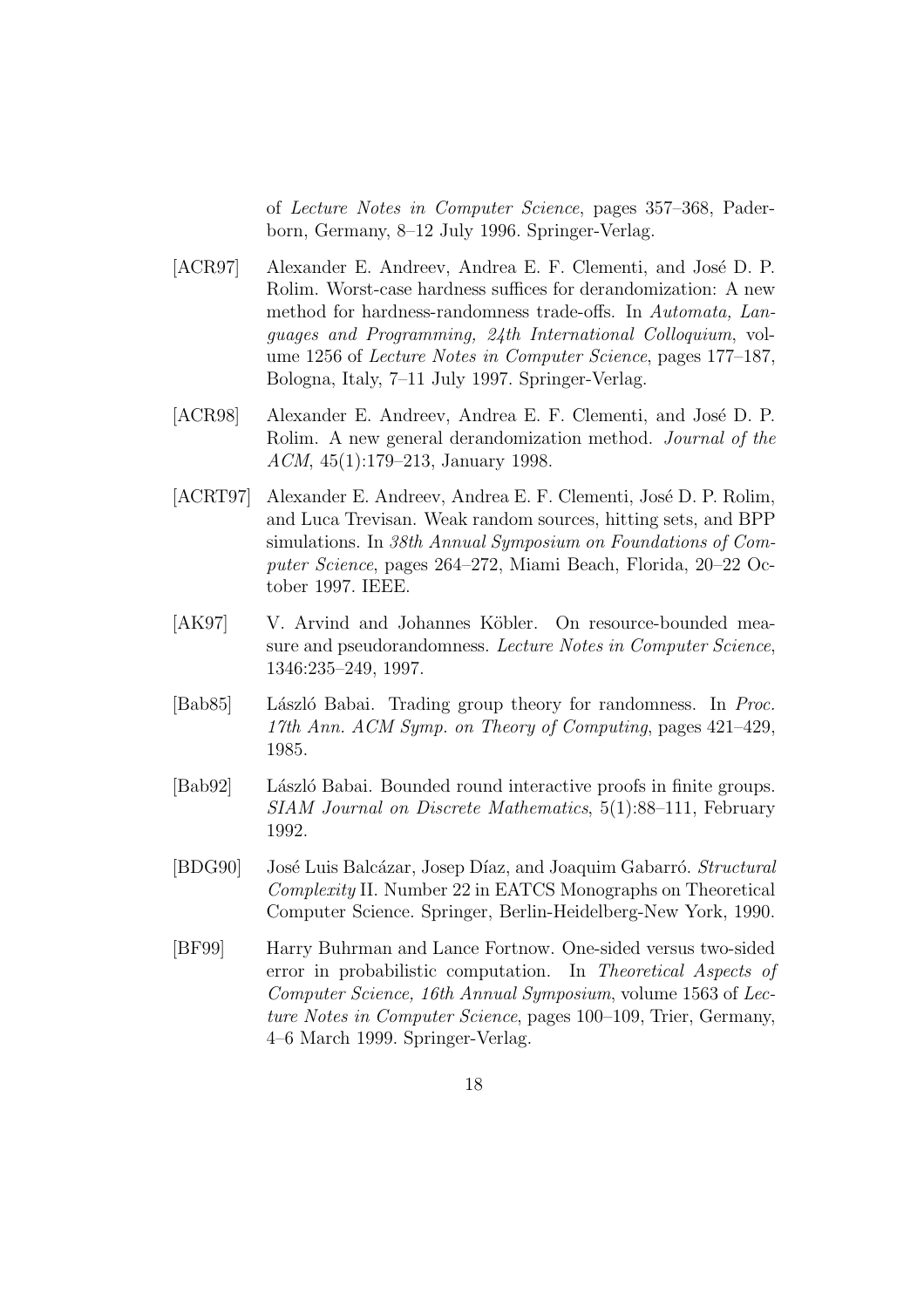- [BFLS91] László Babai, Lance Fortnow, Leonid A. Levin, and Mario Szegedy. Checking computations in polylogarithmic time. In Proceedings of the 23rd Annual ACM Symposium on the Theory of Computing, pages 21–31. ACM Press, May 1991.
- [BFNW93] László Babai, Lance Fortnow, Noam Nisan, and Avi Wigderson. BPP has subexponential time simulations unless EXPTIME has publishable proofs. *Computational Complexity*, 3(4):307–318, 1993.
- [BKL83] László Babai, William M. Kantor, and Eugene M. Luks. Computational complexity and the classification of finite simple groups. In 24th Annual Symposium on Foundations of Computer Science, pages 162–171, Los Alamitos, Ca., USA, November 1983. IEEE Computer Society Press.
- [BL83] László Babai and Eugene M. Luks. Canonical labeling of graphs. In Proceedings of the Fifteenth Annual ACM Symposium on Theory of Computing, pages 171–183, Boston, Massachusetts, 25–27 April 1983.
- [BM84] Manuel Blum and Silvio Micali. How to generate cryptographically strong sequences of pseudo-random bits. SIAM Journal on Computing, 13(4):850–864, November 1984.
- [BM88] László Babai and S. Moran. Arthur-Merlin games: a randomized proof system, and a hierarchy of complexity classes. Journal of Computer and System Sciences, 36:254–276, 1988.
- [FGM+89] Martin Fürer, Oded Goldreich, Yishay Mansour, Michael Sipser, and Stathis Zachos. On completeness and soundness in interactive proof systems. In S. Micali, editor, Advances in Computing Research 5: Randomness and Computation, pages 429–442. JAI Press, Greenwich, CT, 1989.
- [GL89] Oded Goldreich and Leonid A. Levin. A hard-core predicate for all one-way functions. In Proceedings of the 21th Annual ACM Symposium on Theory of Computing, pages 25–32, 1989.
- [GMW91] Oded Goldreich, Silvio Micali, and Avi Wigderson. Proofs that yield nothing but their validity or all languages in np have zero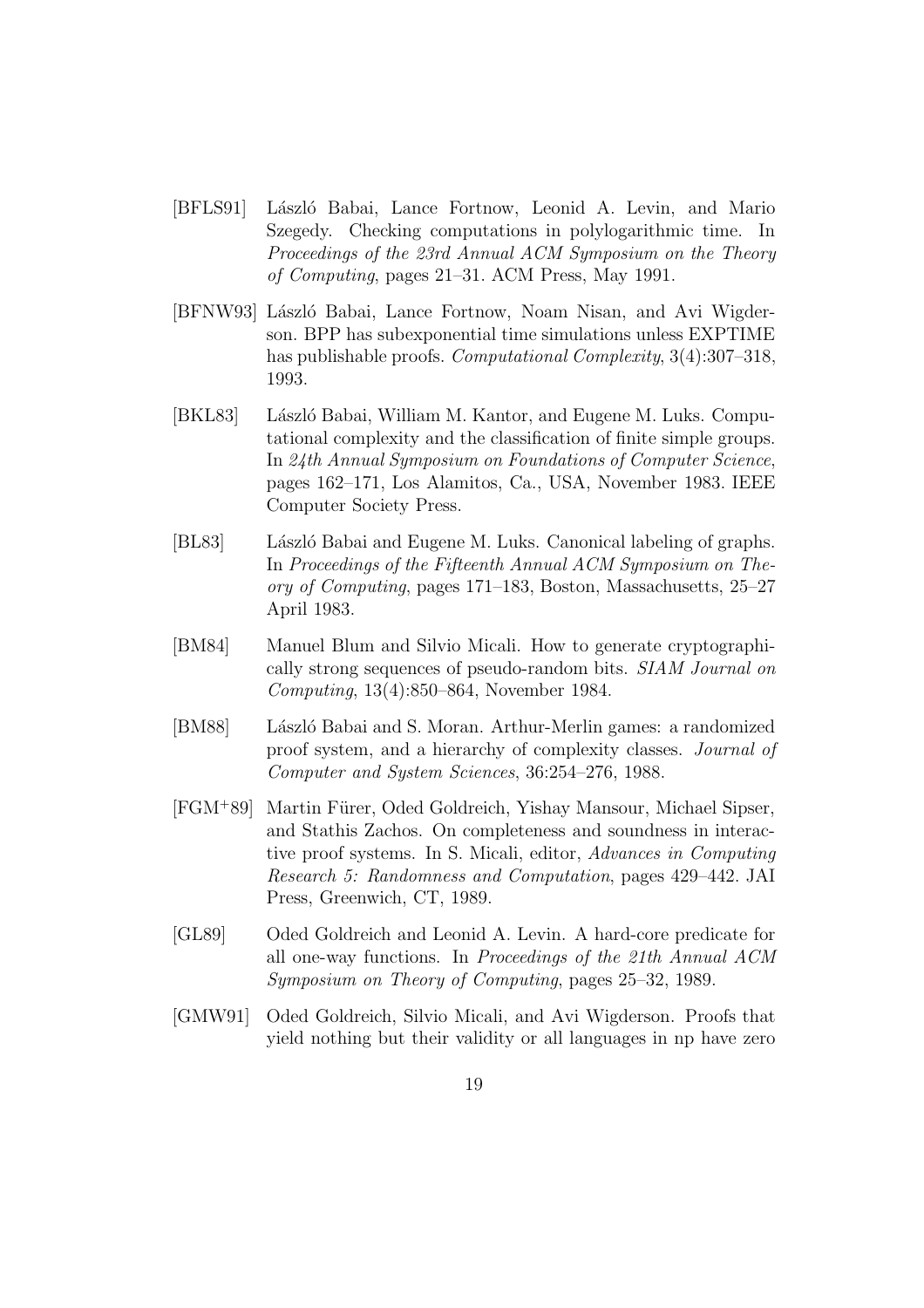knowledge prrof systems. Journal of the Association for Computing Machinery, 38(3):691–729, 1991.

- [GS89] Shafi Goldwasser and Michael Sipser. Private coins versus public coins in interactive proof systems, volume 5 of Advances in Computing Research, pages 73–90. 1989.
- [Imp95] Russell Impagliazzo. Hard-core distributions for somewhat hard problems. In 36th Annual Symposium on Foundations of Computer Science, pages 538–547, Los Alamitos, October 1995. IEEE Computer Society Press.
- [IW97] Russell Impagliazzo and Avi Wigderson. P=BPP if E requires exponential circuits: Derandomizing the XOR lemma. In Proceedings of the Twenty-Ninth Annual ACM Symposium on Theory of Computing, pages 220–229, El Paso, Texas, 4–6 May 1997.
- [KvM99] Adam R. Klivans and Dieter van Melkebeek. Graph nonisomorhism has subexponential size proofs unless the polynomialtime hierarchy collapses. In 31st ACM Symposium on Theory of Computing, pages 659–667, Atlanta, Georgia, 1999.
- [Mil98] Peter Bro Miltersen. Error correcting codes, perfect hashing circuits, and deterministic dynamic dictionaries. In Proceedings of the Ninth Annual ACM-SIAM Symposium on Discrete Algorithms, pages 556–563, San Francisco, California, 25–27 January 1998.
- [NW94] Noam Nisan and Avi Wigderson. Hardness vs randomness. Journal of Computer and System Sciences, 49(2):149–167, October 1994.
- [Pap94] Christopher Papadimitriou. Computational Complexity. Addison-Wesley, 1994.
- [Sel96] Alen L. Selman. Much ado about functions. In Proceedings of the 11th Annual IEEE Conference on Computational Complexity, pages 198–212, 1996.
- [Sip88] Michael Sipser. Expanders, randomness, or time versus space. Journal of Computer and System Sciences, 36:379–383, 1988.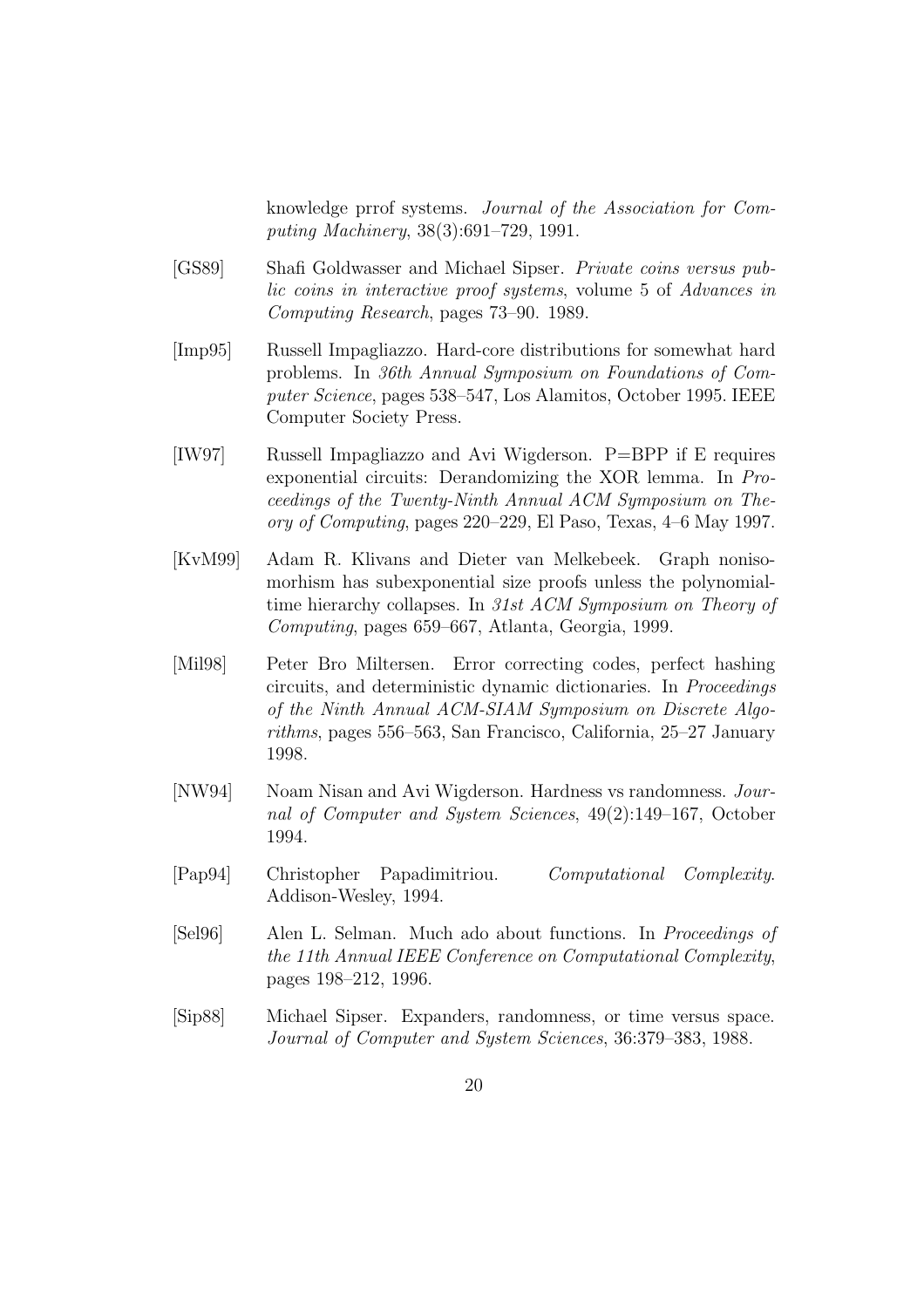- [SSZ95] Michael Saks, Aravind Srinivasan, and Shiyu Zhou. Explicit dispersers with polylog degree. In Proceedings of the Twenty-Seventh Annual ACM Symposium on the Theory of Computing, pages 479–488, Las Vegas, Nevada, 29 May–1 June 1995.
- [STV99] Madhu Sudan, Luca Trevisan, and Salil Vadhan. Pseudorandom generators without the XOR lemma. In 31st ACM Symposium on Theory of Computing, pages 537–546, 1999.
- [Tre99] Luca Trevisan. Constructions of near-optimal extractros using pseudo-random generators. In 31st ACM Symposium on Theory of Computing, pages 141–148, Atlanta, Georgia, 1999.
- [TS98] Amnon Ta-Shma. Almost optimal dispersers. In Proceedings of the 30th Annual ACM Symposium on Theory of Computing, pages 196–202, 1998.
- [vM98] Dieter van Melkebeek. Derandomizing Arthur-Merlin games. Technical Report TR-98-08, The University of Chicago, Department of Computer Science, July 1998.
- [Wil85] Chrisropher B. Wilson. Reltivized circuit complexity. Journal of Computer and System Sciences, 31(2):169–181, 1985.
- [Yao82] Andrew C. Yao. Theory and application of trapdoor functions. In IEEE, editor, 23rd annual Symposium on Foundations of Computer Science, November 3–5, 1982, Chicago, IL, pages 80–91, 1109 Spring Street, Suite 300, Silver Spring, MD 20910, USA, 1982. IEEE Computer Society Press.